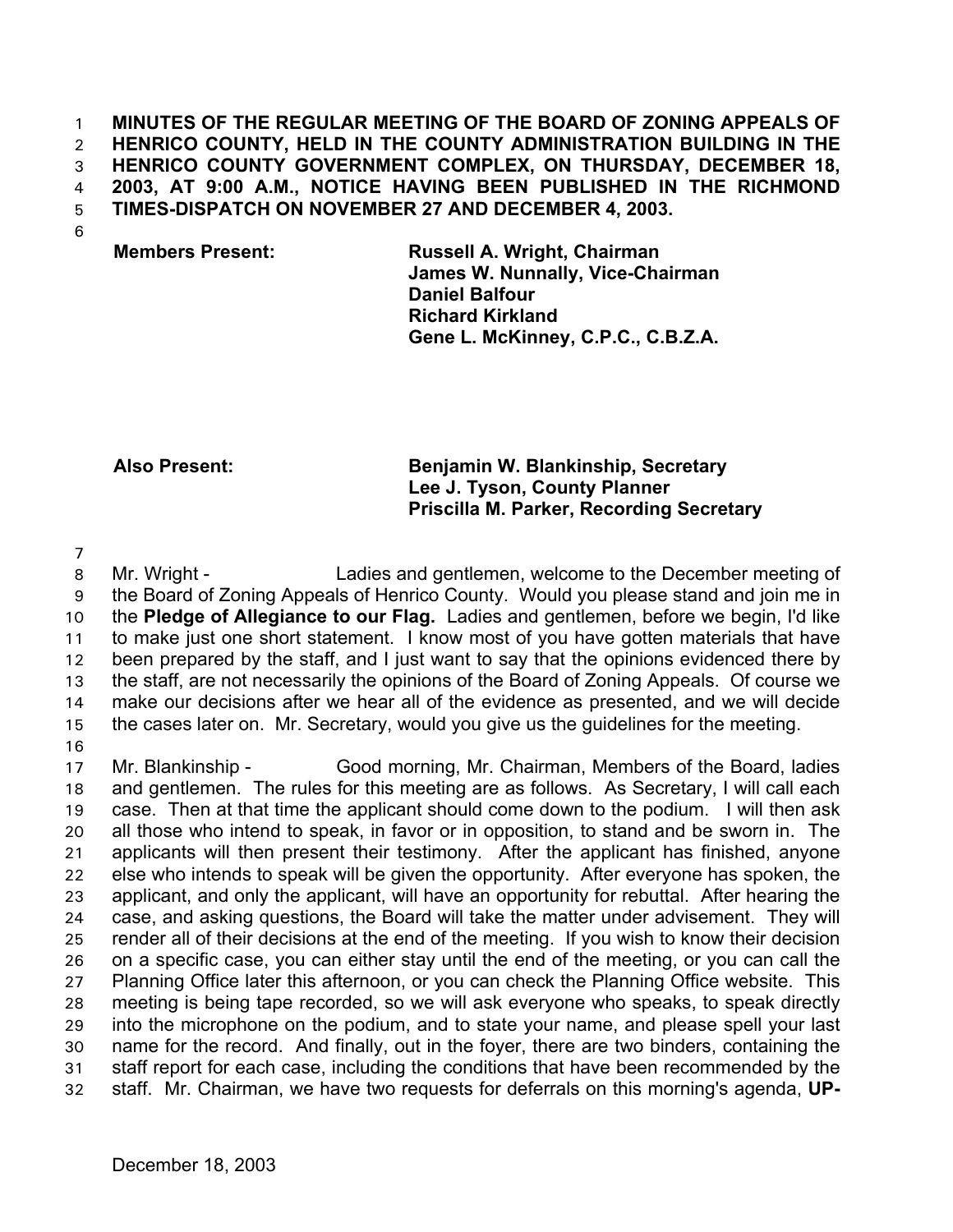**27-2003 HOLIDAY BARN KENNEL,** and **A-143-2003 SUNTECH HOMES**, at 10600 Sherwin Place, in Magnolia Ridge. 33 34

35

36 37 38 Mr. Wright - All right. Let's do A-143 first -- do I hear a motion on that? And the other one is UP-27 -- do I hear a motion on that? Okay, please call the first case, Mr. Secretary.

39

# 40 **Deferred from Previous Meeting**

41

42 43 44 45 46 47 48 49 50 51 52 53 54 **A -133-2003 MORGAN DAY** requests a variance from Section 24-94 of Chapter 24 of the County Code to build a two-story addition at 9310 Newhall Road (Pinedale Farms) (Parcel 751-749-9502), zoned R-2A, Onefamily Residence District (Tuckahoe). The front yard setback, minimum side yard setback, rear yard setback, and total side yard setback are not met. The applicant has 43 feet front yard setback, 11 feet minimum side yard setback, 25 feet total side yard setback and 42 feet rear yard setback, where the Code requires 45 feet front yard setback, 12 feet minimum side yard setback, 30 feet total side yard setback and 45 feet rear yard setback. The applicant requests a variance of 2 feet front yard setback, 1 foot minimum side yard setback, 5 feet total side yard setback and 3 feet rear yard setback.

- 56 57 58 Mr. Wright - Please state your names for the record. Do we have any others who intend to testify in this matter? Would you raise your right hands, stand, and be sworn please?
- 60 61 Mr. Blankinship - Do you swear that the testimony you are about to give is the truth, the whole truth, and nothing but the truth, so help you God?
- 63 Mr. T. Day - Travis Day.
- 65 Ms. Day - The Music Lam Pam Day.
- 66

55

59

62

64

67 68 69 70 71 72 73 74 75 76 77 78 Mr. L. Day - I am Lawrence Day. We'd like to build this addition so my sons can have two comfortable-sized bedrooms. The Newhall house has four bedrooms, with one I wouldn't call a bedroom. It's more like a postage stamp, and it's probably eight by six, if it's that. It's enough room for my son to get his bed in. It's a two-bathroom house, or a bath and a half, and what we're trying to do is add two bedrooms, add a large computer room where we can have the air conditioning set for the computers. The boys and their friends have six computers in one room at the house at the moment, and that's pretty much their hobby. They do play on their computers. The two boys living with them are more like brothers to them. It's a family unit; it's a new generation. A lot of kids now group around their computers and play in tournaments. Morgan's best friend Jock, who lives with them, has been to Dallas, Texas, several times. Morgan's been there. They go to these games. It's amazing to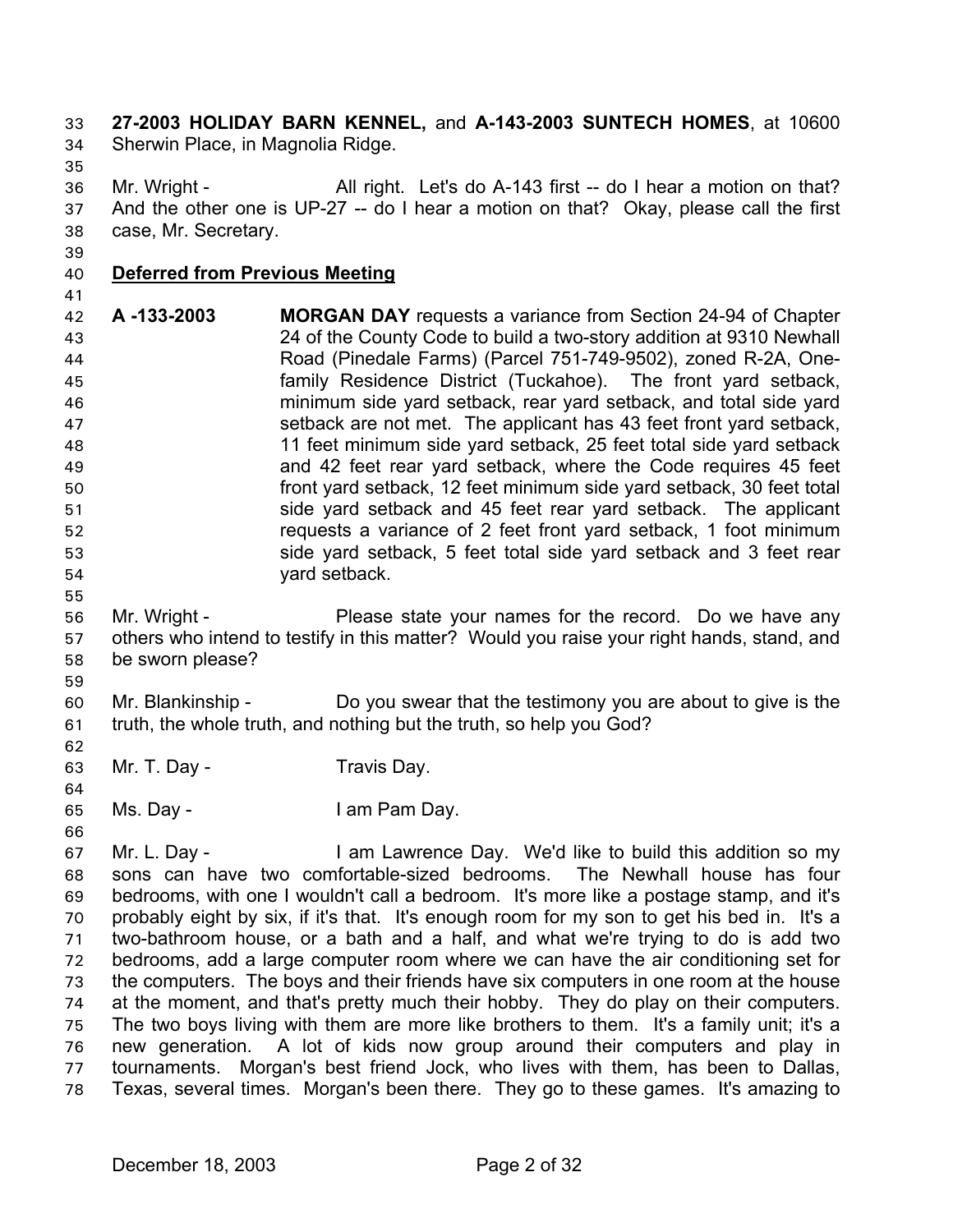see fifteen hundred kids in one room with all computers. Basically, we're trying to build a nice addition, keep it in the neighborhood, and there's not a lot else I can say. 79 80

81 82 83 84 85 86 87 88 89 90 91 92 93 94 95 96 97 98 99 100 101 102 103 104 105 106 107 108 109 Mr. Wright - Is this your home, Mr. Day? Mr. L. Day - My sons' home, sir. Mr. Wright - The Your sons' home? And who lives there with them? Mr. L. Day - They have two of their best friends living with them, Clay and Jock. Mr. Wright - The How many would be occupying the residence? Mr. L. Day - Four. They were in a rental house with some other friends in Henrico. Matter of fact, somebody reported them; they thought they were terrorists because they never came out of the house; they only played their computers. One of the other boys went and bought a house, and our son came to us, and since they were going to VCU, and we had put the money away for college, we decided that the best investment for the boys was to buy a home with the college money, since they were going to VCU; it's not that much out of pocket, versus other things. So Morgan and Travis went, we looked, we found this home in Pinedale. We really liked it. I immediately was informed that we should build an addition so that we could get a larger computer room and bedrooms. Basically, that's what we're after, is the computer room and two more bedrooms, with two baths. It will be an all brick structure. It will be a nice home; it will be set up for them and for the computers, and if you've ever been in a computer room, it gets extremely hot. Basically, the original house has got air conditioning, but it's inadequate for what they need. The new room would give them a large downstairs room with the computer room. The computer room will become the TV room.

- 110 Mr. Balfour - What do your neighbors say?
- 111

118

122

- 112 113 114 115 116 Mr. L. Day - I haven't heard anything from the ones that I've spoken with. The only time that any of them get to speak, they speak with Travis occasionally; he's the only one who goes outside, and he smokes. The other boys stay in the house all the time.
- 117 Mr. Balfour - We'll see what they say.
- 119 120 Mr. Wright - They're already living there, right?
- 121 Mr. L. Day - Yes sir, it's just that ................
- 123 124 Mr. Wright - So whether this is built or not, they're already living there. Adding on is not a condition for their moving into the house.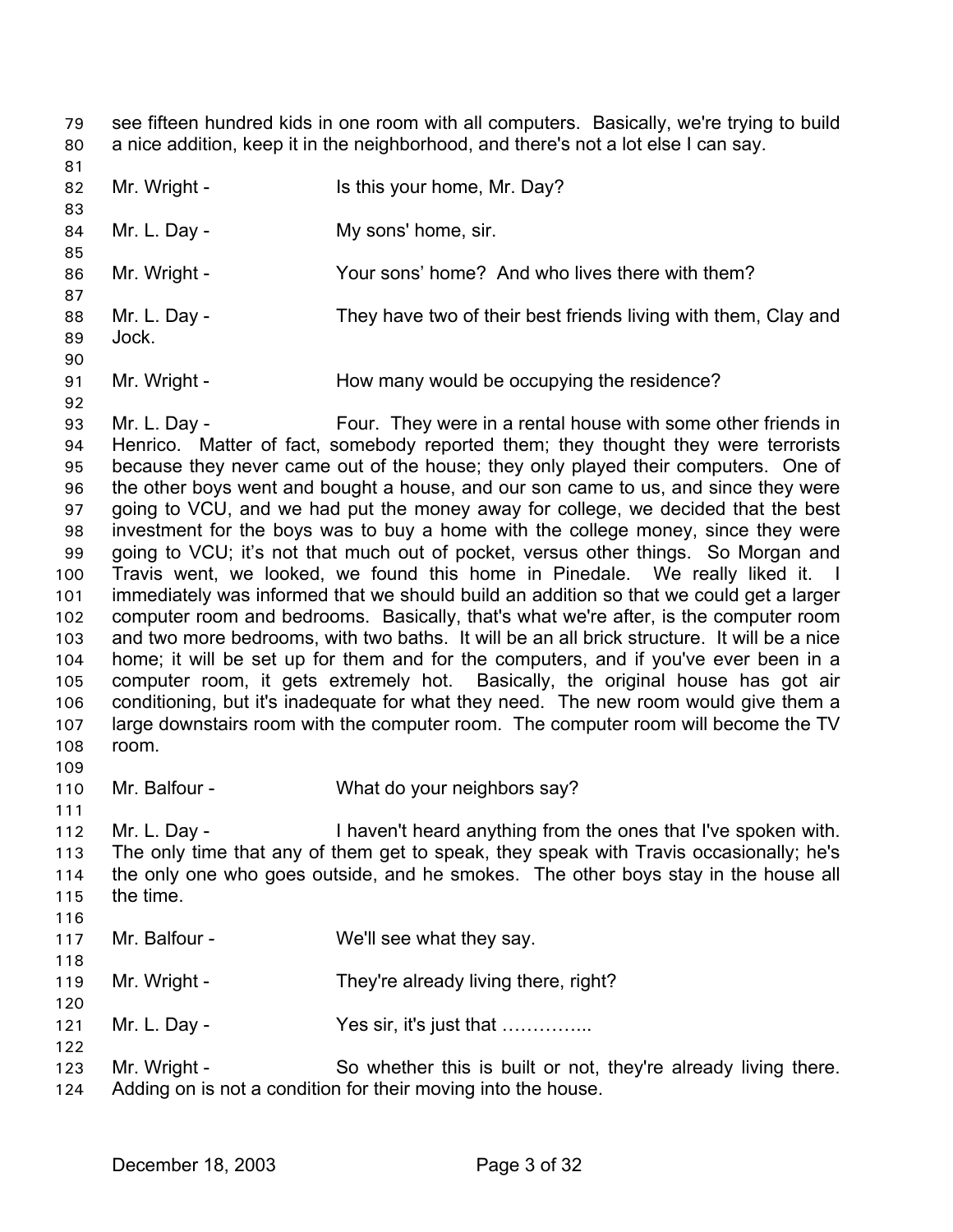125 126 127 128 129 130 131 132 133 134 135 136 137 138 139 140 141 142 143 144 145 146 147 148 149 150 151 152 153 154 155 156 157 158 159 160 161 162 163 164 165 166 167 168 169 170 Mr. L. Day - No sir. Mr. Balfour - All we decide is whether or not you can slant this thing a little bit from looking at the map. Mr. L. Day - No, it's whether I have to slant the addition, or whether I can build the addition straight out; the addition will be built. Something will be put in, and my son would like to speak, but in construction, we like to have everything square. Mr. Balfour - I understand; I saw what your plan was. Mr. T. Day - Like my dad was saying, it's mostly just, yes, I'm the smoker. I talk to the neighbors a lot when I'm outside smoking. They're usually out doing yard work or something; they're really nice people, and aside from the gentleman he mentioned, I hadn't heard anything about anyone having a problem with it. I'd talked about it with a couple of them, and they were, well, that's nice. Mr. Wright - The How long have you been living there, Travis? Mr. T. Day - September. Mr. Wright - Since September of this year? Any complaints from any of the neighbors about what you all do up till now? Mr. T. Day - No sir. My brother, after we had last month's meeting, I was like, what is this about the guy, I didn't hear this, and he was like, I was just out one day, and the guy thought it was going to be a boarding home. I was like, what -- it was going to be a boarding home? Aside from that gentleman talking to my brother one time, that's the only thing I'd ever heard. The variance is just because we wanted to line it up with the side of the house so that everything ran flush, and it would line up with the current roofing and what-not, and we'd talked about moving it over before we had decided we had to come here, and we wanted to keep it where it was, because if we had to shift it over a little, when you were in the kitchen, if you looked out the kitchen window, you would just see nothing but the addition if we had to move it any. Mr. McKinney - The Mr. Day, do you, Clay and Jock, I understand live with you, do you charge them rent? Mr. T. Day - The Sir, they live with us; they pay part of the utilities, that's it. Mr. McKinney - That's all? They don't pay you any rent, they just share in the utilities? Mr. T. Day - Yes sir. We all split the utilities four ways. My brother and I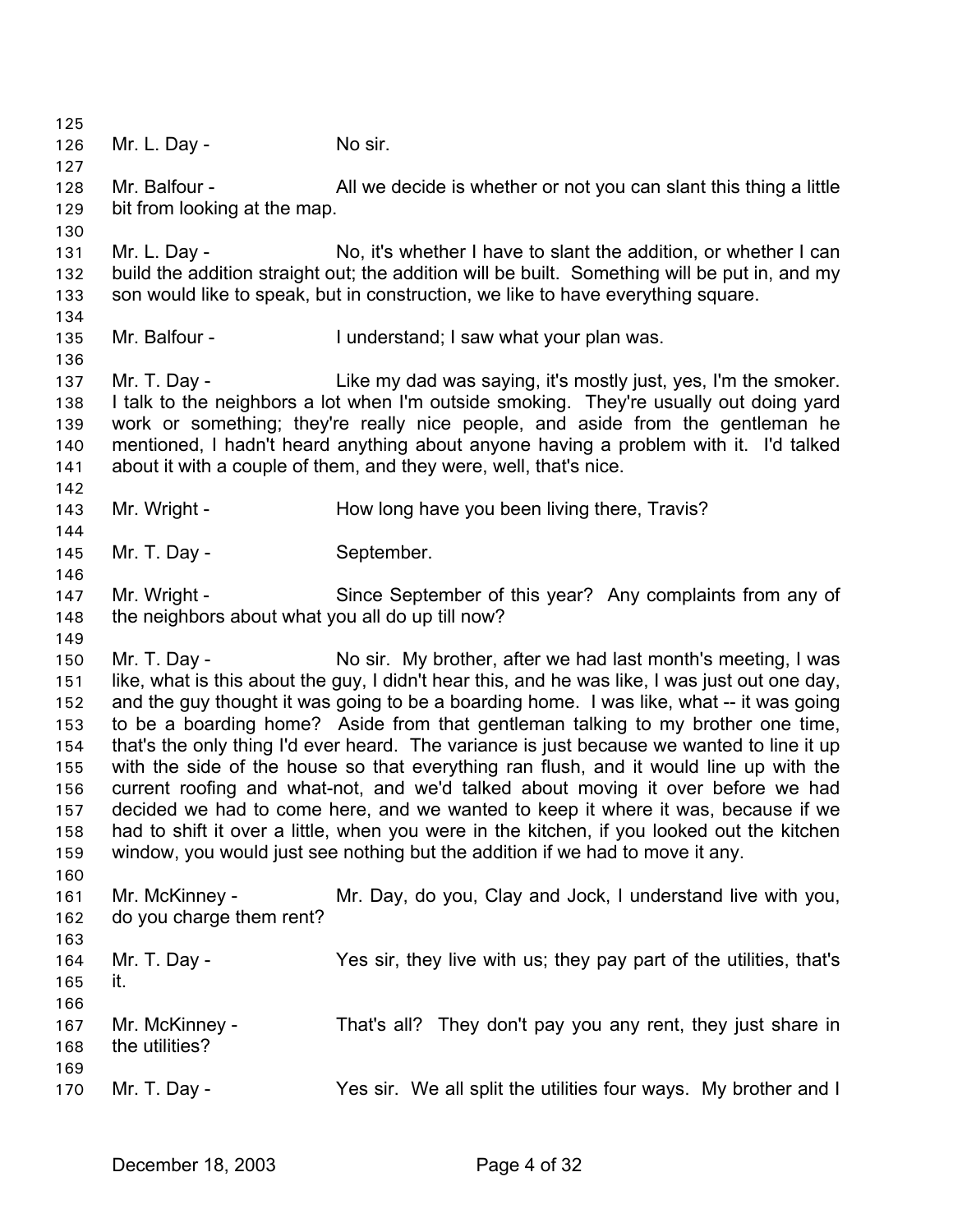| 171<br>172                                                                              | pay the mortgage.             |                                                                                                                                                                                                                                                                                                                                                                                                                                                                                                                                                                                                                                                                                                                                                                                                                                                                                                                                                                                                                                                         |
|-----------------------------------------------------------------------------------------|-------------------------------|---------------------------------------------------------------------------------------------------------------------------------------------------------------------------------------------------------------------------------------------------------------------------------------------------------------------------------------------------------------------------------------------------------------------------------------------------------------------------------------------------------------------------------------------------------------------------------------------------------------------------------------------------------------------------------------------------------------------------------------------------------------------------------------------------------------------------------------------------------------------------------------------------------------------------------------------------------------------------------------------------------------------------------------------------------|
| 173<br>174                                                                              | Mr. McKinney -                | You don't split the mortgage? Who pays the mortgage?                                                                                                                                                                                                                                                                                                                                                                                                                                                                                                                                                                                                                                                                                                                                                                                                                                                                                                                                                                                                    |
| 175                                                                                     | Mr. T. Day -                  | No sir. Me and my brother.                                                                                                                                                                                                                                                                                                                                                                                                                                                                                                                                                                                                                                                                                                                                                                                                                                                                                                                                                                                                                              |
| 176<br>177<br>178<br>179                                                                | Mr. L. Day -<br>down payment. | The mortgage is really not that much sir; we put a large                                                                                                                                                                                                                                                                                                                                                                                                                                                                                                                                                                                                                                                                                                                                                                                                                                                                                                                                                                                                |
| 180<br>181                                                                              | Mr. Wright -                  | All right. Ms. Day, did you want to say a few words                                                                                                                                                                                                                                                                                                                                                                                                                                                                                                                                                                                                                                                                                                                                                                                                                                                                                                                                                                                                     |
| 182<br>183<br>184<br>185<br>186<br>187<br>188<br>189<br>190<br>191<br>192               | Ms. Day -                     | The only thing that was mentioned last month was our sons<br>said they wanted to buy a house; my husband built the house that we've been in for<br>twenty-five years, which is where they were born and raised. It started out at about<br>1800 square feet, and he likes projects, so it's over 4,000 square feet, and that's what<br>they're used to, is their dad always having a project. So when we were looking at a<br>house that we could afford, it was with the understanding that because he can build<br>additions for less that if you'd go out and pay a contractor for, we would buy what we<br>could afford, and then take some money we'd set aside to get the addition the way we<br>were looking for. To have bought a home with that much square footage would have<br>put us in a much higher price range when we were house shopping.                                                                                                                                                                                             |
| 193<br>194<br>195                                                                       | Mr. Wright -<br>of your case? | All right, is there anything further you'd like to state in favor                                                                                                                                                                                                                                                                                                                                                                                                                                                                                                                                                                                                                                                                                                                                                                                                                                                                                                                                                                                       |
| 196<br>197<br>198<br>199<br>200<br>201<br>202<br>203<br>204<br>205<br>206<br>207<br>208 | Mr. L. Day -<br>County.       | I understand that the gentleman would be worried about four<br>boys living in the house. We have neighbors that have a house that is rental property,<br>and they've rented it out to fraternities, and keg parties are going on all the time. These<br>boys don't drink; they don't make a lot of noise. They are in on their computers. They<br>don't park in their neighbors' front yards unless they have friends over. They had one<br>friend visiting with them who is in Baghdad now; he was home on leave. These are<br>quiet young men. They go to school; they work. They don't bother anybody. They are<br>in the house, playing their computers, and it's amazing to see. I should have brought a<br>picture of all five of them sitting down at the house at the time, playing with their<br>computers, and they have other friends that have the same situation throughout Henrico<br>This is a new generation of young people; they get together on their<br>computers. Like we used to go play football, they go in and play computers. |
| 209<br>210<br>211                                                                       | Mr. McKinney -<br>said five.  | Mr. Day, where'd the other one come from? It was four; you                                                                                                                                                                                                                                                                                                                                                                                                                                                                                                                                                                                                                                                                                                                                                                                                                                                                                                                                                                                              |
| 212<br>213<br>214                                                                       | M. L. Day -<br>house.         | Ben just visited; he wasn't living there $-$ he was just at the                                                                                                                                                                                                                                                                                                                                                                                                                                                                                                                                                                                                                                                                                                                                                                                                                                                                                                                                                                                         |
| 215<br>216                                                                              | Mr. McKinney -                | So you've got five computers in the house?                                                                                                                                                                                                                                                                                                                                                                                                                                                                                                                                                                                                                                                                                                                                                                                                                                                                                                                                                                                                              |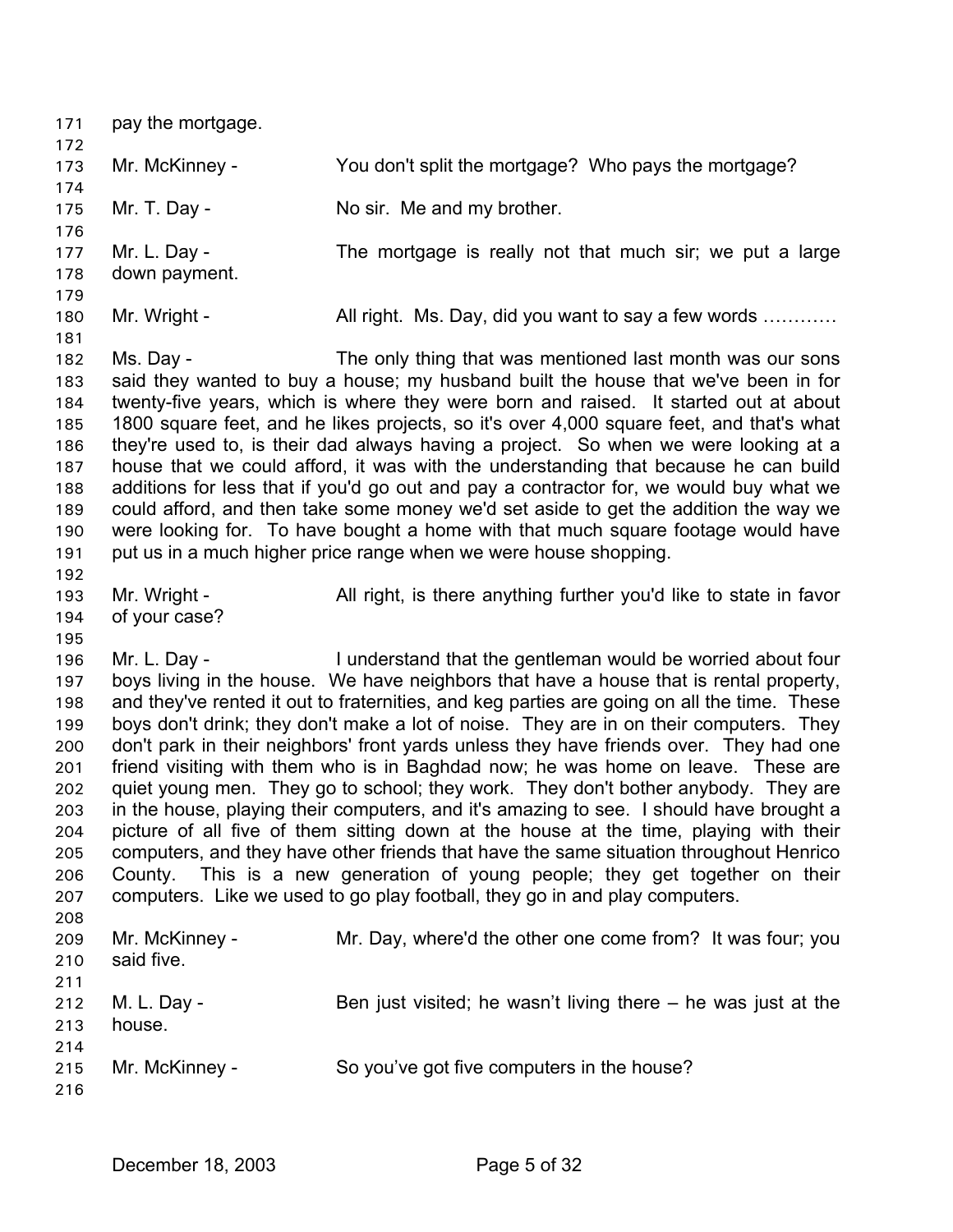Mr. L. Day - I think they've got six. They have computers that belong to friends of ours, but the boys don't live there. 217 218

219 220 Mr. McKinney - All of them are using the same service?

222 223 224 225 226 227 228 Mr. L. Day - Yes sir. They're quite into it; they're quite technical with their computers. They upgrade their computers every six months. Jock has been to San Francisco; Morgan's been with him. They go all over the country, to these computer tournaments. They play these games on the internet. I go over, and I watch, and I'm amazed. They're into these things; they have friends all over the country. When they were younger, we'd have internet parties at the house, with thirty people there, coming in from all over the United States.

230 231 232 Mr. McKinney - All of them have different majors? Or are all of them computer majors?

233 Mr. L. Day - **Different majors.** 

235 Mr. McKinney - They're not computer majors?

237 238 239 240 241 242 243 244 245 246 Mr. L. Day - The Morgan, but not Travis. I went to the first one up in D. C., and like I said, I was amazed to go in the auditorium and see all these young men playing on these computers. The Canadians were there, doing a documentary. I talked to the people there. The Intel people were saying that this is where they get their computer techs from, the boys who are into these games, who play these games. They are wholeheartedly into it. They have friends in California that they stay up late, so they can play with them. The fun part was when we had the boy from Texas, and his mother knew we were axe murderers and inviting her child to come to Virginia. But she finally allowed him to come, and he had a ball.

247 Mr. Wright - Anything further? Now we'll hear from the opposition.

249 250 251 252 253 254 255 256 257 258 259 260 Mr. Marlles - Good morning, Mr. Chairman, members of the Board. My name is John Marlles, and I'm Director of Planning. At your last meeting, you deferred this case in order to give staff an opportunity to review the floor plans, you recall. I think it's pointed out in the staff report. Our review of the floor plans does indicate that these new rooms are not going to be fully integrated into the house. I think the County Administration actually has a couple of concerns about this request. One is, it has been our experience that when groups of college students rent homes or live in homes in single-family districts, that it does lead to enforcement issues, both with noise and maintenance of the property. From a staff standpoint, it is very difficult to deal with these situations. The County Administration has received some calls from neighbors expressing concerns with a group of college students renting homes in a single-family district. That's what we're talking about here, is a single-family, residential district.

261

221

229

234

236

248

262 Mr. Wright - Is that the issue here?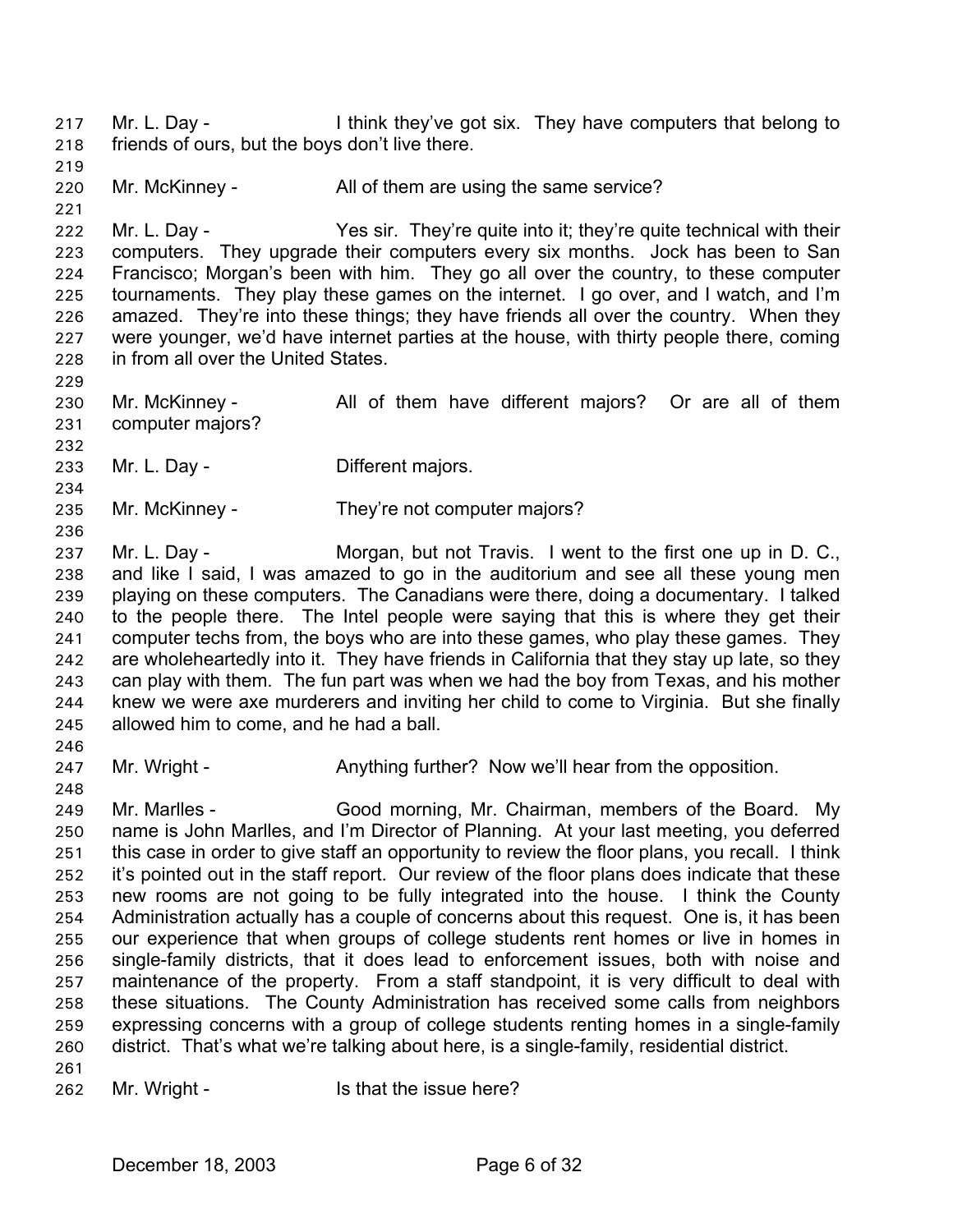263 264 265 266 267 268 269 270 271 272 273 274 275 276 277 278 279 Mr. Marlles - I believe the intent of the zoning district is an issue, yes sir. Mr. Wright - The can build this without a variance. Now what are you going to do? Are you going to shut him down? Mr. Marlles - No sir. I think the issue here …………. Mr. Wright - *(Interrupted, unintelligible)* I'd like the Code to answer – what is the definition of a single-family residence? Would you give me that? That's what we – in this staff report, it says the testimony "indicates that the use will not be consistent with the intent of the one-family (single-family) residence ……….." What is the definition in the Code of a single-family residence. Mr. Marlles - Well sir, I don't believe four college students living together generally meets the definition of a family as we would like to see it in Henrico County. Mr. Wright - That's as you would like to see it; I want to know what the definition of a single-family residence is. 280 281 282 283 284 285 286 287 288 289 290 291 292 293 294 295 296 297 298 299 300 301 302 303 304 305 306 307 308 Mr. Marlles - Mr. Blankinship can read it from the Code. Mr. Wright - Thad this problem years ago. I sold my house over in College Hills, to an individual. I didn't know he was going to put his son and other college students in there, and they raised Cain, and I tried to get out of the contract on that basis. I got no help from the Planning Office. When I tried to say, "is this a proper use," they said "well, we can't say it isn't." So what's the difference? Mr. Marlles - Again, Mr. Blankinship can read that definition .................. Mr. Wright - I tried to get the County to help me get out of the contract, and I couldn't do it. Mr. Marlles - Think the other ………….. Mr. McKinney - Suppose it was four brothers living in there? Mr. Marlles - I think the other issue here, and again, I think it's pointed out in the staff report, as to whether or not there is a hardship in this case, and obviously from the staff report and the County Administration, I think would agree with this, sir ……….. Mr. Wright - That's for us to decide. That's not for the staff to decide. Mr. Marlles - **Example 2.1.** Entertainment County Administration, sir, and staff believes that there is not a hardship here.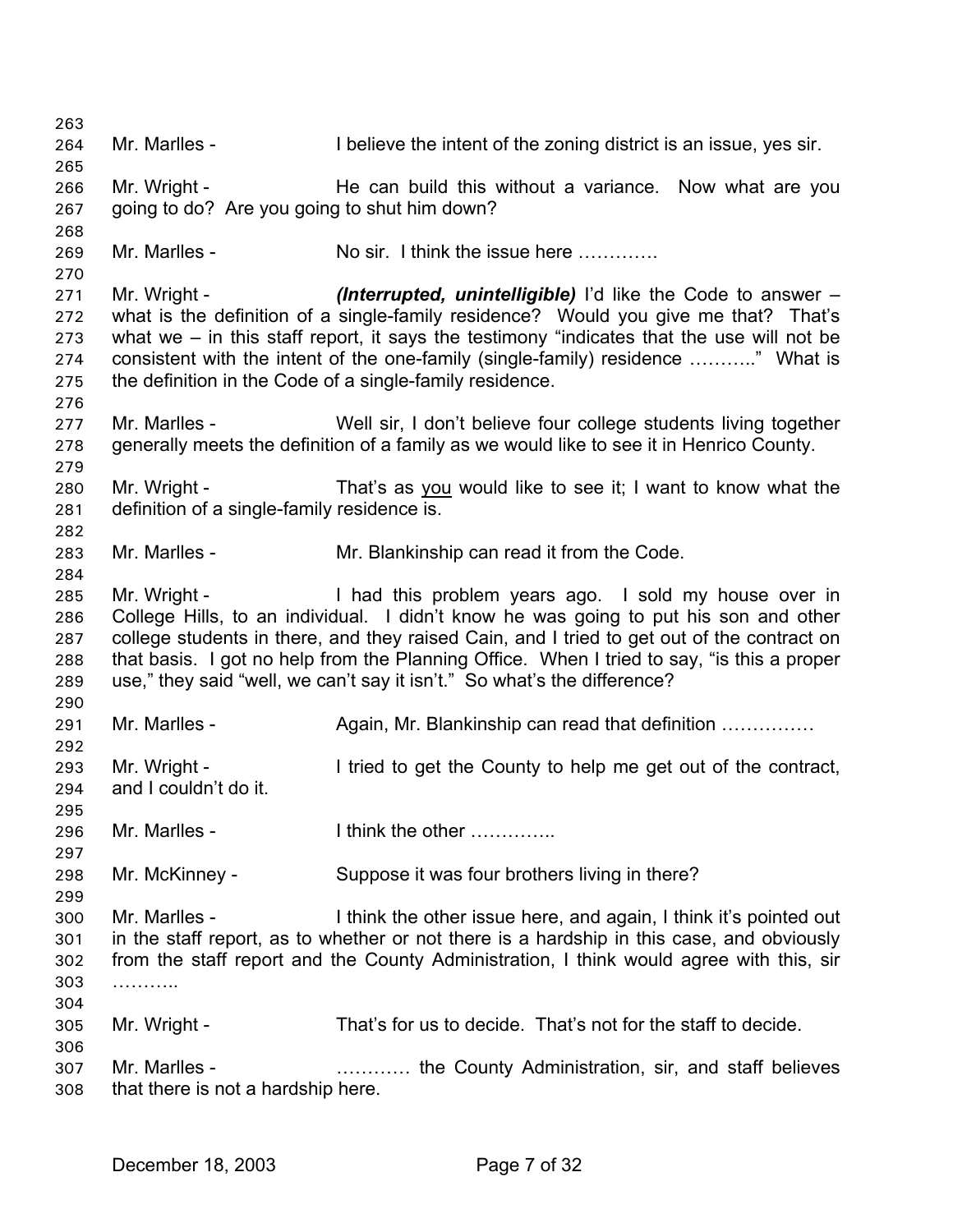309 310 311 312 313 314 315 316 317 318 319 320 321 322 323 324 325 326 327 328 329 330 331 332 333 334 335 336 337 338 339 340 341 342 343 344 345 346 347 348 349 350 351 352 353 354 Mr. Wright - So you're making a legal decision? Mr. Marlles - No sir. It is our recommendation and our opinion. Mr. Wright - Everybody's got an opinion, but you're not the court. Mr. Marlles - No sir. Mr. Wright - What's the definition, Mr. Blankinship? Mr. Blankinship - The definition of "family," I think, is the most pertinent thing here. It's defined as "a person living alone, or any number of persons living together as a single housekeeping unit, including domestic servants, caregivers, foster children and adults, and supervisory personnel in a group care facility." The term "family" "shall not include a fraternity, sorority, club, convalescent or nursing home," and it goes on. Mr. Wright - Well, have you said anything that would indicate that this wouldn't be proper? I don't see anything there that says you can't have four individuals living in a home. They don't have to be married; my golly, nowadays you've got people living together, man and woman not married – is that against the intent of a one-family residence? Mr. Blankinship - It can be a difficult judgment call for us to make, whether a group is living together as a single housekeeping unit. As you pointed out, it is the Board that has that discretion. Mr. Wright - Well I don't know. It's being done all over the County, and I don't know what you all are going to do about it. Are you going to go in and root these people out, where you've got individuals living, rather than married couples living in a house. Are you going to say "you can't do that, because that violates the intent of a one-family, single-family residence." Mr. Marlles - All staff is trying to point out is, this situation has led to enforcement issues in other ………………… Mr. Wright - The I understand that. Mr. Marlles - ………. single-family neighborhoods. There are other parts of the community where we think it is appropriate for groups of college students and this type of situation to exist. Single-family districts, though, it does lead to problems. Mr. Wright - The Munderstand, you can have problems, especially if they throw parties, etc., but you could have that problem with a family living in there when they have the children in and have parties, you know, you could have all those problems. Than doesn't really distinguish it; it probably means that it's more prevalent.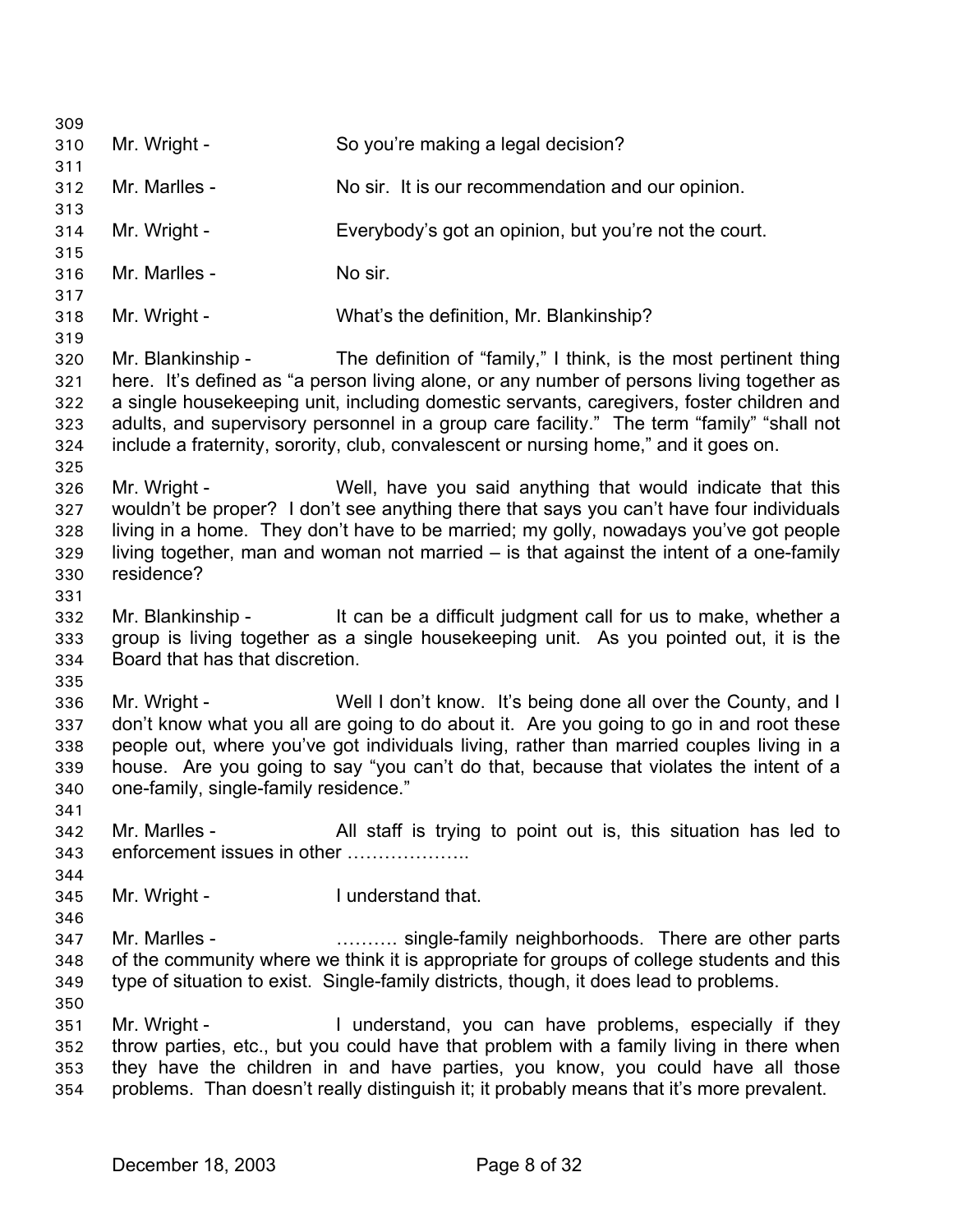355 356 357 358 359 360 361 362 363 364 365 366 367 368 369 370 371 372 373 374 375 376 377 378 379 380 381 382 383 384 385 386 387 388 389 390 391 392 393 394 395 396 397 398 399 400 Mr. Marlles - Staff would agree with that. Mr. Wright - Ckay. Anything else? Mr. Marlles - No sir. Mr. Wright - Ch, thanks. Now, anyone else desire to speak in opposition? Hearing none, then the proponents, you have a right to rebut. *(Unintelligible, away from microphone)*  Mr. T. Day - The only thing I wanted to say is in regards to what he's referring to, four college students living together, we don't even have people over, really. We've had maybe one cook-out since we moved in. Like my dad was saying, we spend most of our time with our head-phones on, playing on our computers. It's not a frat house. What we're doing, the reason the addition, upstairs the addition isn't tied in is because my parents said that it would be easier down the road for resale if the addition was built and could be used as an in-law suite, so there's a full bath upstairs and the two bedrooms, but no walk-through door. The walk-through door that leads from the house to the addition is downstairs where the laundry room is. Mr. Wright - The State of You only have one kitchen in the ……………… Mr. T. Day - Yes sir. Mr. Wright - In my understanding of a single-family dwelling, you can only have one kitchen. Mr. Blankinship - That's correct. There's no space shown in the plan that would easily be converted to a kitchen either; that's another thing we reviewed for. Mr. T. Day - The addition is just for us, my brother's bedroom. Right now he has his bed in; that's it. He's got maybe a foot or two walking room, to move around, but when we moved in, we were planning on putting the addition on the house. That's kind of what we were thinking. Mr. Wright - All right. Mr. Day, do you have something further you want to say in rebuttal? Mr. L. Day - Basically, the reason that there's only one door into the addition downstairs, is that we all know that if you cut up a bedroom and have a bedroom into an entry of an addition, you lose value in the property. If I thought that it would be to the County's advantage, I would have put a doorway upstairs, but I didn't see anywhere that I wanted to lose space for a staircase. The staircase going up, and the hall take up six feet off the addition, right off the bat, more than that really.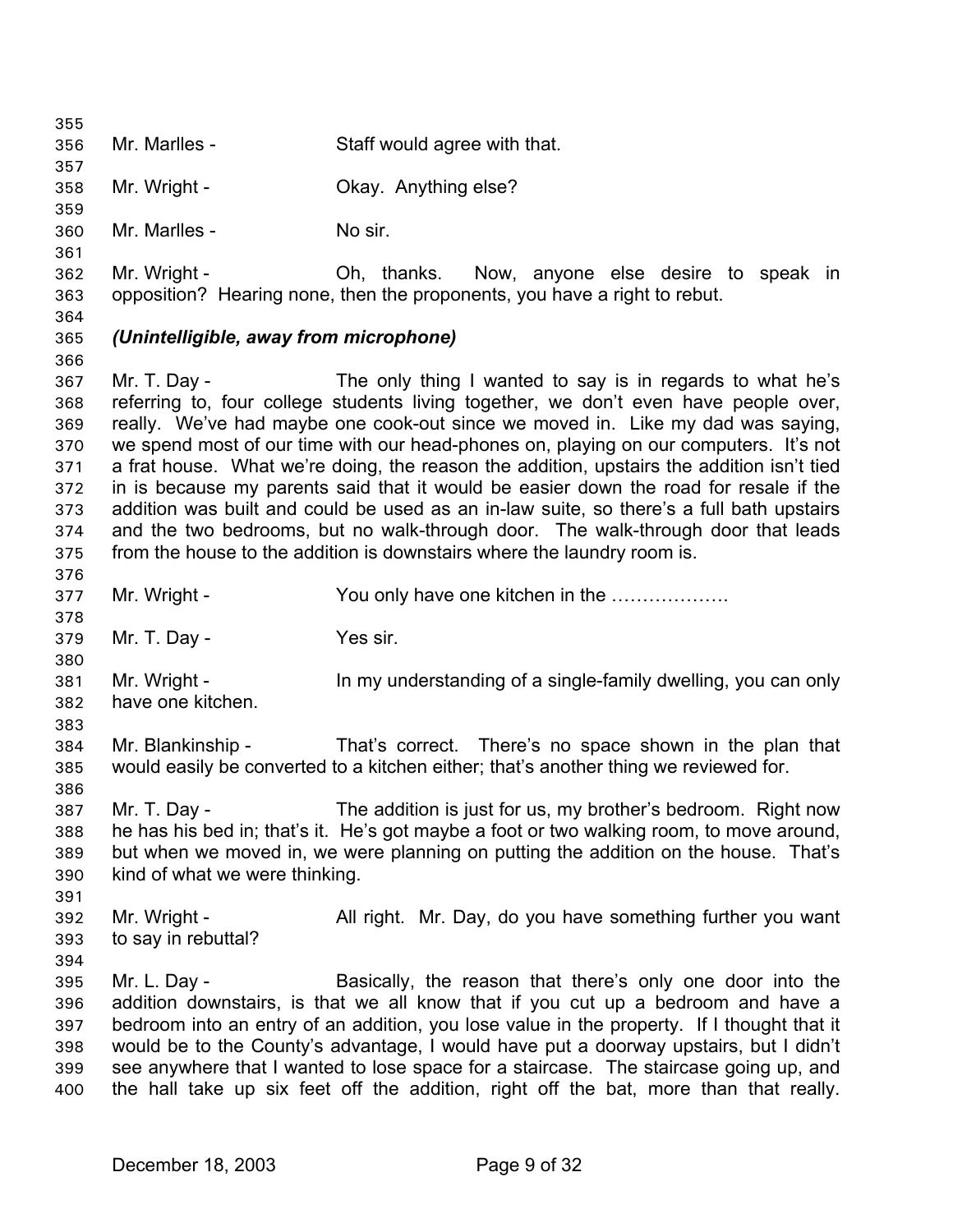Basically, when you start looking at the twenty-eight feet, we're cutting it down to twenty-two feet, and there is no plan for a kitchen. The kitchen has already been remodeled. We've already done extensive work to this home. We've remodeled both of the bathrooms; we've done the kitchen; I've done recessed lighting in the den, fans and lights in all the upstairs, recessed lighting in the kitchen. This is not an investment property as I would think of as a rental property that I've bought. This is my sons' home. This is not a frat house. Again, I repeat, my sons' home. 402 403 404 405 406 407 408 409 410 411 412 413 414 415 416 417 418 419 420 421 422 423 424 425 426 427 428 429 430 431 432 433 434 435 436 437 438 439 440 441 442 443 444 445 446 Mr. McKinney - When did you buy this, Mr. Day? Mr. L. Day - **In September, and we've already remodeled the kitchen.** The kitchen's been refaced with ……………….. Mr. McKinney - At the first part of September? Mr. L. Day - September 11. Mr. McKinney - Because you've got plans dated September 29, so you got right on it. Mr. L. Day - The Yes sir. If you saw the bedroom that my youngest is  $-$  he put his friends, because he knew we were going to build the addition, in the larger bedrooms, and he took the postage stamp, that once the addition is built, will be turned over into a study room or an office. It's basically a walk-in closet, compared to my house. Thank you. Mr. Wright - All right. Anything else? That concludes the testimony. Thank you very much, everybody for appearing. The Board will make a decision at the end of the docket. After an advertised public hearing and on a motion by Mr. Balfour, seconded by Mr. McKinney, the Board **granted** application **A-133-2003** for a variance to build a two-story addition at 9310 Newhall Road (Pinedale Farms) (Parcel 751-749-9502). The Board granted the variance subject to the following conditions: 1. Only the improvements shown on the plan filed with the application may be constructed pursuant to this approval. No substantial changes or additions to the layout may be made without the approval of the Board of Zoning Appeals. Any additional improvements shall comply with the applicable regulations of the County Code. 2. The new construction shall match the existing dwelling as nearly as practical. Affirmative: Balfour, Kirkland, McKinney, Nunnally, Wright 5 Negative: 0 Absent: 0

401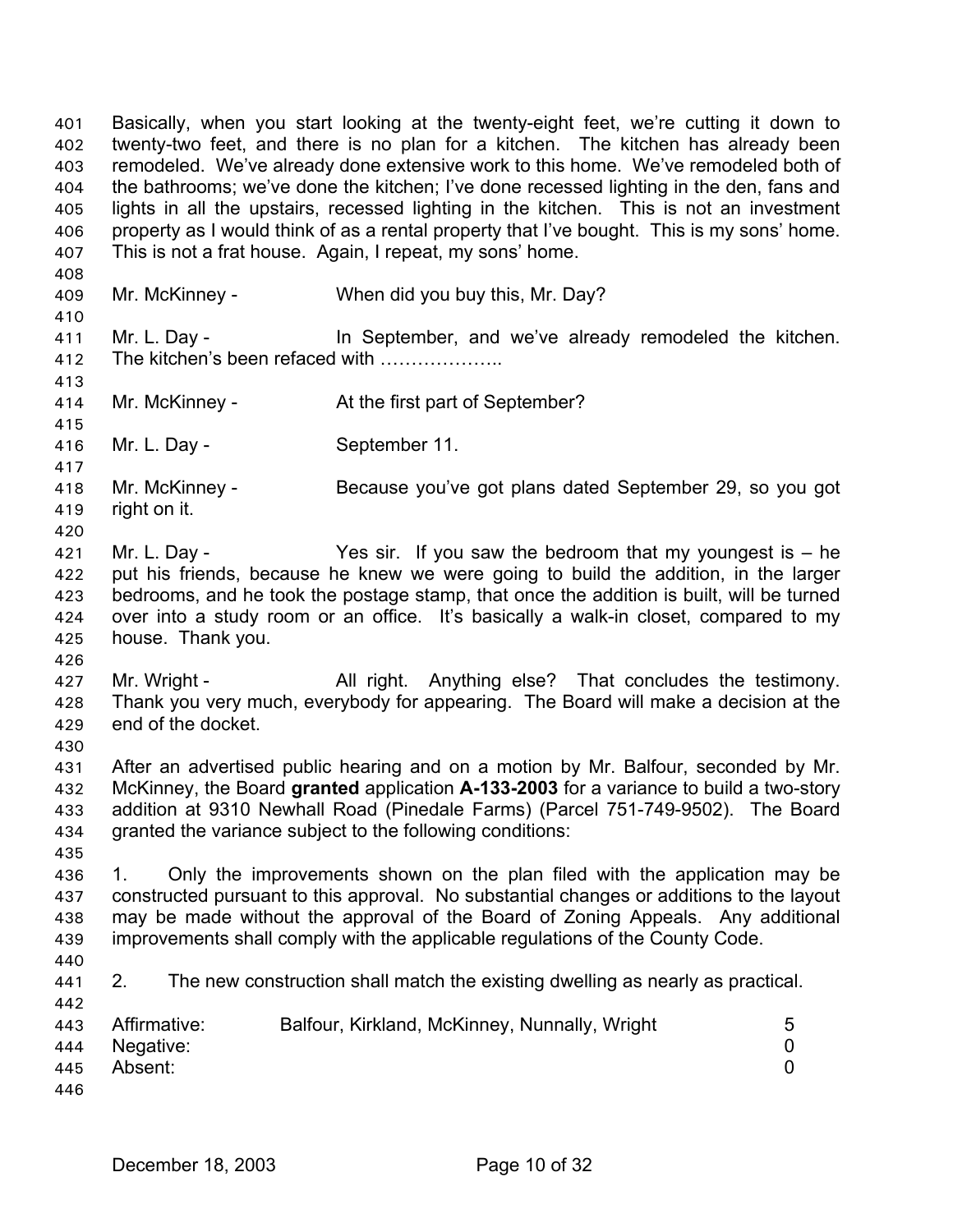The Board granted this request, as it found from the evidence presented that, due to the unique circumstances of the subject property, strict application of the County Code would produce undue hardship not generally shared by other properties in the area, and authorizing this variance will neither cause a substantial detriment to adjacent property nor materially impair the purpose of the zoning regulations. 447 448 449 450 451

# 453 **New Applications**

454

452

455 456 457 458 459 460 461 **A -140-2003 CAROLYN KLOPSTEIN** requests a variance from Section 24- 95(i)(1) of Chapter 24 of the County Code to build a covered stoop at 3709 Huntmaster Court (Foxhall) (Parcel 729-758-8565), zoned R-2AC, One-family Residence District (Conditional) (Three Chopt). The front yard setback is not met. The applicant has 40 feet front yard setback, where the Code requires 45 feet front yard setback. The applicant requests a variance of 5 feet front yard setback.

463 464 Mr. Wright - Does anyone else desire to speak? Would you raise your right hand and be sworn please?

466 467 Mr. Blankinship - Do you swear that the testimony you are about to give is the truth, the whole truth, and nothing but the truth, so help you God?

468

462

465

469 470 471 472 473 474 475 476 Mr. Klopstein - The Lotschich Michael Klopstein. Just want to tell you about the property we're building, and would love to have Carolyn here, my wife. She's got a lot more passion about building her dream house and her dream of an up front porch, so clearly, as we stated in the beginning, there's a 5-foot setback that's the difference here, and clearly that's the dream that we have, is to have a front porch, just for protection in terms of kids coming in and out for the front porch access for the property that we plan to live in for a very, very long time.

477 Mr. Wright - Tell us just what you propose to do.

478 479 480 481 482 483 Mr. Klopstein - The plan is similar to the one in the neighbor's right next to us. There are two homes right next to us, and I don't know if they took a picture of the cul-de-sac we're on, but it would be to the right of the picture you're looking at there, but there are two other homes right next to that which have front porches almost exactly how we're looking to build ours.

- 485 486 Mr. Wright - What type construction will this porch be? How will it be constructed? Will it be something that will be consistent with the house?
- 487

484

488 489 490 491 492 Mr. Klopstein - Absolutely, yes. There will be pillars in the front. There will be steps going up; they're not constructed as of yet, but you see in this picture here, the steps going up to the two front doors there, and then directly above those steps, there will be a landing area, and then right above that will be the front porch. So consistent connected right with the front porch, so it's an overhang stoop that will simply keep you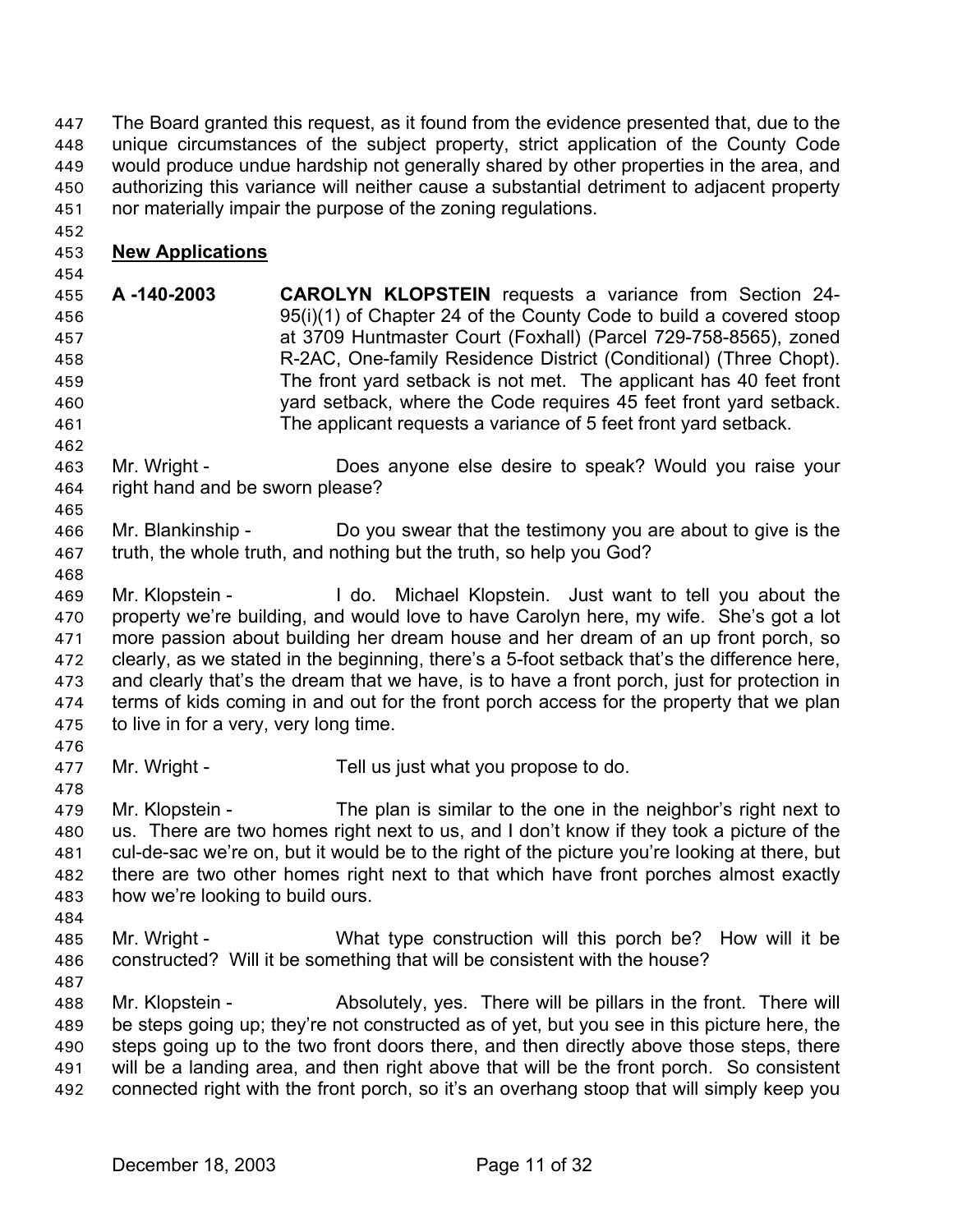493 protected from the elements and the rain and whatnot.

495 496 497 Mr. Wright - I understand you may have some problem with the Chesapeake Bay Resource Protection Act, as to where the house was located on the lot.

499 500 501 502 Mr. Klopstein - I'm not familiar with that sir. Oh yes, on the back side, the Colonial Home Crafters, there is a marsh on the back side, so it's actually a pretty steep drop-off, and for kids and what-not, he's had to push it up a little bit to kind of get that back yard so it wasn't a complete drop-off in the back of the marsh, that's correct sir.

- 504 505 Mr. Wright - So that would necessitate the house being constructed further forward on the lot.
- 506 507 508 509 510 Mr. Klopstein - That's the way I understand it. Any of the builders could certainly articulate that much better, but that's when he built the home, his intention was to maximize at least a little bit of back yard for the kids and kind of a playground in back. The porch is simply protection.
- 512 Mr. Wright - What is the exact size of this proposed porch?

514 515 516 517 518 519 Mr. Klopstein - I do not have the exact size. If you go back to the picture of the front, it would be exactly the two front doors that you see there, it would simply just be a landing area in front of there, and then the stoop would just carry over those two front doors, almost exactly alongside where the two sides of that door is, would just be a stoop right underneath of that window on top and on top of the doors.

- 520 Mr. McKinney - So it would not exceed six feet?
- 522 Mr. Klopstein - No sir.

524 525 Mr. Wright - So you could build a four-by-six porch, Mr. Blankinship, without a variance?

527 528 Mr. Blankinship - Yes sir, a six-foot wide porch can extend up to four feet into the setback. He's going five feet, so I guess that's the difference.

530 531 532 Mr. Wright - This says a five-foot front yard setback. I thought if he's exceeds it by one foot, he's got to get the whole five feet approved.

- 533 Mr. Blankinship - Right, as long as we're doing the variance, it's the same.
- 535 Mr. Wright - So it's actually one foot into the ...........
- 537 Mr. Blankinship - One foot beyond what he could do.

538

494

498

503

511

513

521

523

526

529

534

536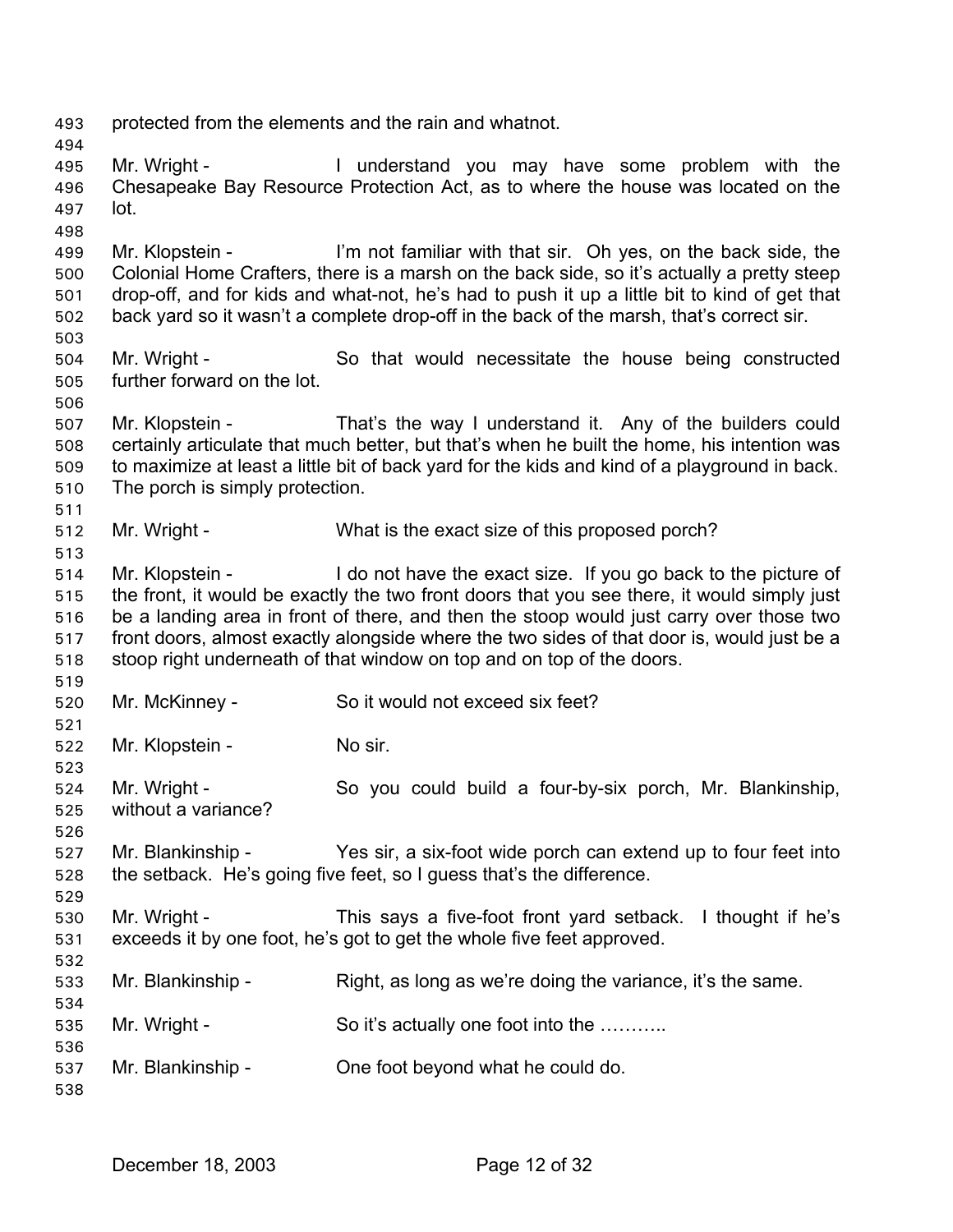539 Mr. Klopstein - Correct, correct sir. 540 541 542 543 544 545 546 547 548 549 550 551 552 553 554 555 556 557 558 559 560 561 562 563 564 565 566 567 568 569 570 571 572 573 574 575 576 577 578 579 580 581 582 583 584 Mr. Wright - Any further questions of members of the Board? Mr. Blankinship - May I ask one question, Mr. Chairman? How many of the other houses on that street have got similar front porches, do you know? Mr. Klopstein - I couldn't give you the exact number; there's three homes going that way, if you look at this picture. All the other ones in the cul-de-sac, three of them do, one of them does not. The one right next to us does have a front porch on it. Mr. Blankinship - I meant to photograph that while we were on the site. Mr. Wright - Is it the same size porch that he's proposing to build that they've got? Mr. Klopstein - Yes, the entry is pretty much the same. Colonial Home Crafters has a similar plan, so their front porches would look pretty close to what the neighboring properties look like. Mr. Wright - **Does the cul-de-sac impact this at all, Mr. Blankinship?** I was just trying to see that from the plat. Mr. Blankinship - I don't believe so. Mr. Wright - Any further questions of members of the Board or the staff? Anyone here in opposition to this request? After an advertised public hearing and on a motion by Mr. Nunnally, seconded by Mr. McKinney, the Board **granted** application **A-140-2003** for a variance to build a covered stoop at 3709 Huntmaster Court (Foxhall) (Parcel 729-758-8565). The Board granted the variance subject to the following conditions: 1. The new construction shall match the existing dwelling as nearly as practical. 2. The property shall be developed in substantial conformance with the plan filed with the application. No substantial changes or additions to the layout may be made without the approval of the Board of Zoning Appeals. Affirmative: Balfour, Kirkland, McKinney, Nunnally, Wright 5 Negative: 0 Absent: 0 The Board granted this request, as it found from the evidence presented that, due to the unique circumstances of the subject property, strict application of the County Code would produce undue hardship not generally shared by other properties in the area, and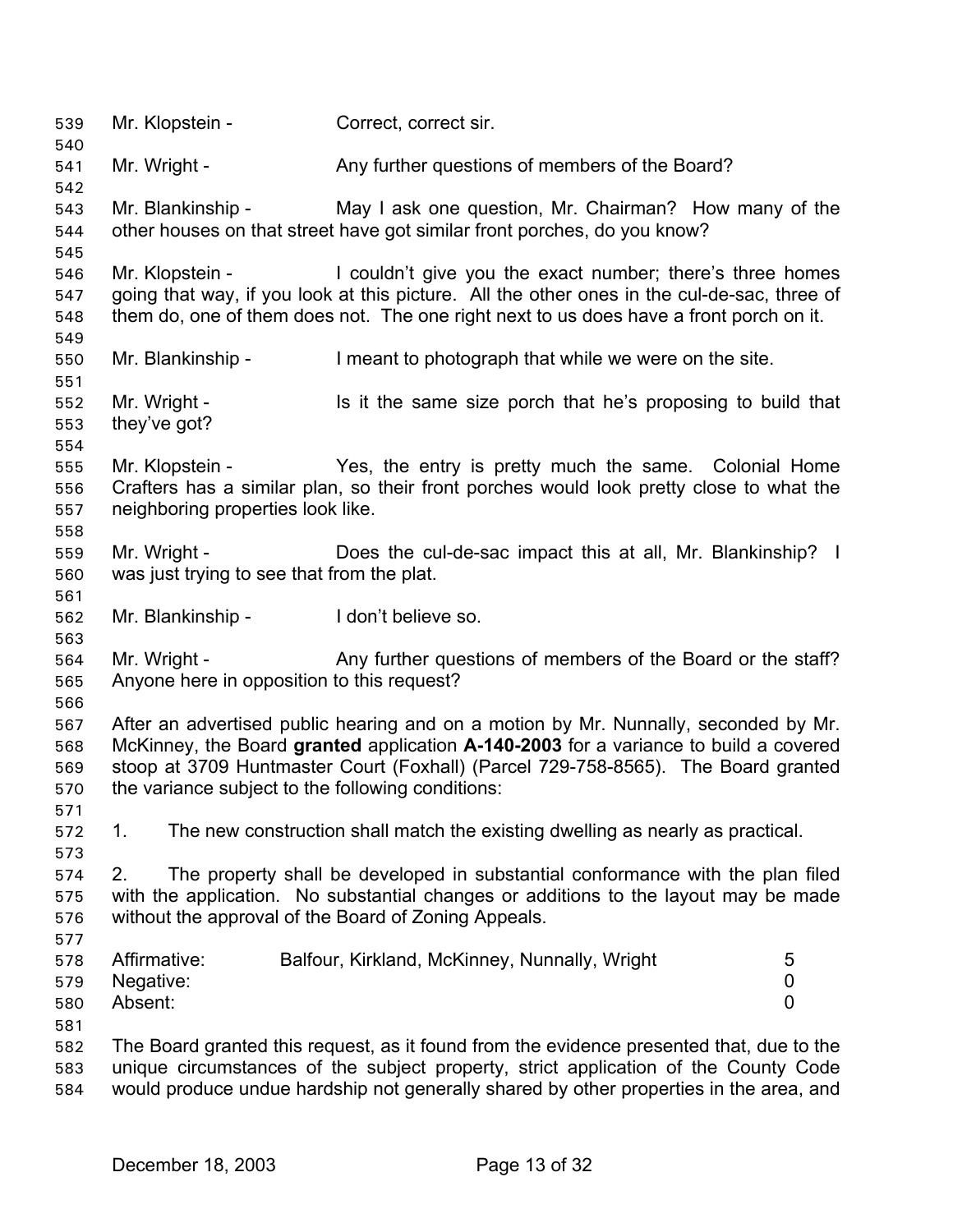authorizing this variance will neither cause a substantial detriment to adjacent property nor materially impair the purpose of the zoning regulations. 585 586

- 588 589 590 591 **UP- 27-2003 HOLIDAY BARN KENNEL** requests a conditional use permit pursuant to Section 24-52(c) of Chapter 24 of the County Code to expand the existing kennel at 3800 Mountain Road (Parcel 765- 771-4745), zoned A-1, Agricultural District (Brookland).
- 592

598

587

593 594 595 596 597 Upon a motion by Mr. Kirkland, seconded by Mr. Nunnally, the Board **deferred** application **UP-27-2003** for a conditional use permit to expand the existing kennel at 3800 Mountain Road (Parcel 765-771-4745). The case was deferred from the December 18, 2003, until the January 22, 2004, meeting at the request of the applicant for additional time to prepare a variance request.

| 599 | Affirmative: | Balfour, Kirkland, McKinney, Nunnally, Wright | 5 |
|-----|--------------|-----------------------------------------------|---|
| 600 | Negative:    |                                               |   |
| 601 | Absent:      |                                               |   |

- 602 603 604 605 606 607 608 609 610 611 612 613 **A -141-2003 MAVIS AGYEMANG AND GEORGE DJIMAH** request a variance from Section 24-94 of Chapter 24 of the County Code to build a sunroom and deck at 2304 Woodman Hills Court (Woodman Hills) (Parcel 774-764-6665), zoned R-3C, One-family Residence District (Conditional) (Fairfield). The rear yard setback is not met. The applicants propose 28 feet rear yard setback for the sunroom, where the Code requires 40 feet rear yard setback. The applicants request a variance of 12 feet rear yard setback. The applicants also propose 28 feet rear yard setback for the deck, where the Code requires 30 feet rear yard setback. The applicants request a variance of 2 feet rear yard setback.
- 615 616 Mr. Wright - **Does anyone else desire to speak? Would you raise your** right hand and be sworn please?
- 617

620

614

- 618 619 Mr. Blankinship - Do you swear that the testimony you are about to give is the truth, the whole truth, and nothing but the truth, so help you God?
- 621 622 623 624 625 626 627 628 Mr. Britt - I do. George Britt, with Melani Bros.; we're the contractor for the applicant. Very simply, George and Mavis would like to build a sunroom. The sunroom in this project is located on their existing deck, a size of ten by twelve. Looking from the back of the house, to the left of that sunroom, they want to add a twelve by twelve additional deck, since we're covering up the existing deck that they have. They just want to build a reasonably sized sunroom on their home, ten by twelve, and have some deck left over.
- 629 630 Mr. Wright - Is that the deck you're referring to right there?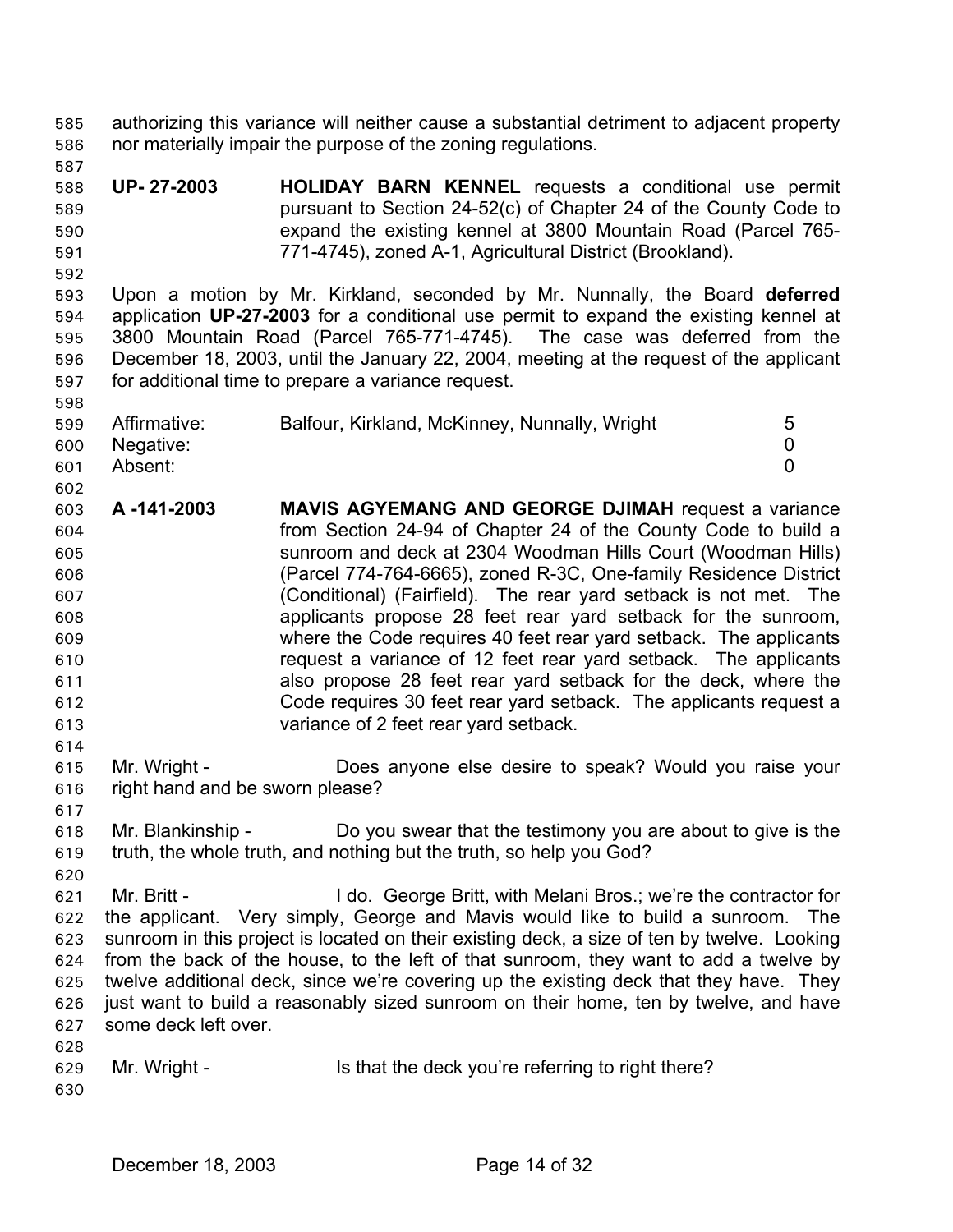| 631<br>632                      | Mr. Britt -                                                           | Yes, that is exactly where the actual room will go.                                                                                                                                                                                            |
|---------------------------------|-----------------------------------------------------------------------|------------------------------------------------------------------------------------------------------------------------------------------------------------------------------------------------------------------------------------------------|
| 633<br>634                      | Mr. Wright -                                                          | So you want to put the sunroom where the deck is, is that it?                                                                                                                                                                                  |
| 635<br>636                      | Mr. McKinney -                                                        | So they'll be the same size?                                                                                                                                                                                                                   |
| 637<br>638                      | Mr. Britt -<br>deck goes directly adjacent to it.                     | Exactly the same size as the deck, and then the additional                                                                                                                                                                                     |
| 639<br>640<br>641               | Mr. Wright -                                                          | What's located to the rear of your property?                                                                                                                                                                                                   |
| 642<br>643<br>644               | Mr. Britt -<br>dwelling, fairly large lot it looks like.              | It looks like nothing but woods back there. There's another                                                                                                                                                                                    |
| 645<br>646                      | Mr. Wright -<br>your property and the other property?                 | Is there any screening to the rear of your property? Between                                                                                                                                                                                   |
| 647<br>648<br>649<br>650        | Mr. Britt -<br>woods, a little barrier of woods that's through there. | Of course this isn't my property, but the property. There's                                                                                                                                                                                    |
| 651<br>652                      | Mr. McKinney -                                                        | The houses behind you also have woods.                                                                                                                                                                                                         |
| 653<br>654<br>655<br>656        | Mr. Britt -<br>dwelling's located.                                    | It looks like, not including the applicant's property, about<br>another 40-so feet of woods in that area before you get to a clearing where the other                                                                                          |
| 657<br>658                      | Mr. Wright -                                                          | What type of construction did you propose for this addition?                                                                                                                                                                                   |
| 659<br>660<br>661<br>662<br>663 | Mr. Britt -<br>per County requirements, brick piers will be added.    | First of all, it will match according to the homeowners<br>association, as far as siding, there's an 18-inch knee-wall. It's of course a sunroom.<br>You'll have glass all the way around, with glass transoms, shingles to match the roof and |
| 664<br>665<br>666               | Mr. Wright -                                                          | You notice there is a condition suggested for this case, if it's<br>approved, that new construction will match the existing dwelling as near as practical.                                                                                     |
| 667<br>668<br>669<br>670        | Mr. Britt -<br>match the existing structures in the neighborhood.     | Yes, and according to the requirements of the homeowners<br>association, this will be the exact siding to match, the exact shingle roofline structure, will                                                                                    |
| 671<br>672                      | Mr. Wright -                                                          | Is it a one-story addition?                                                                                                                                                                                                                    |
| 673<br>674                      | Mr. Britt -                                                           | One story sir, yes.                                                                                                                                                                                                                            |
| 675<br>676                      | Mr. Wright -<br>Anyone here in opposition to this request?            | Any further questions of members of the Board or the staff?                                                                                                                                                                                    |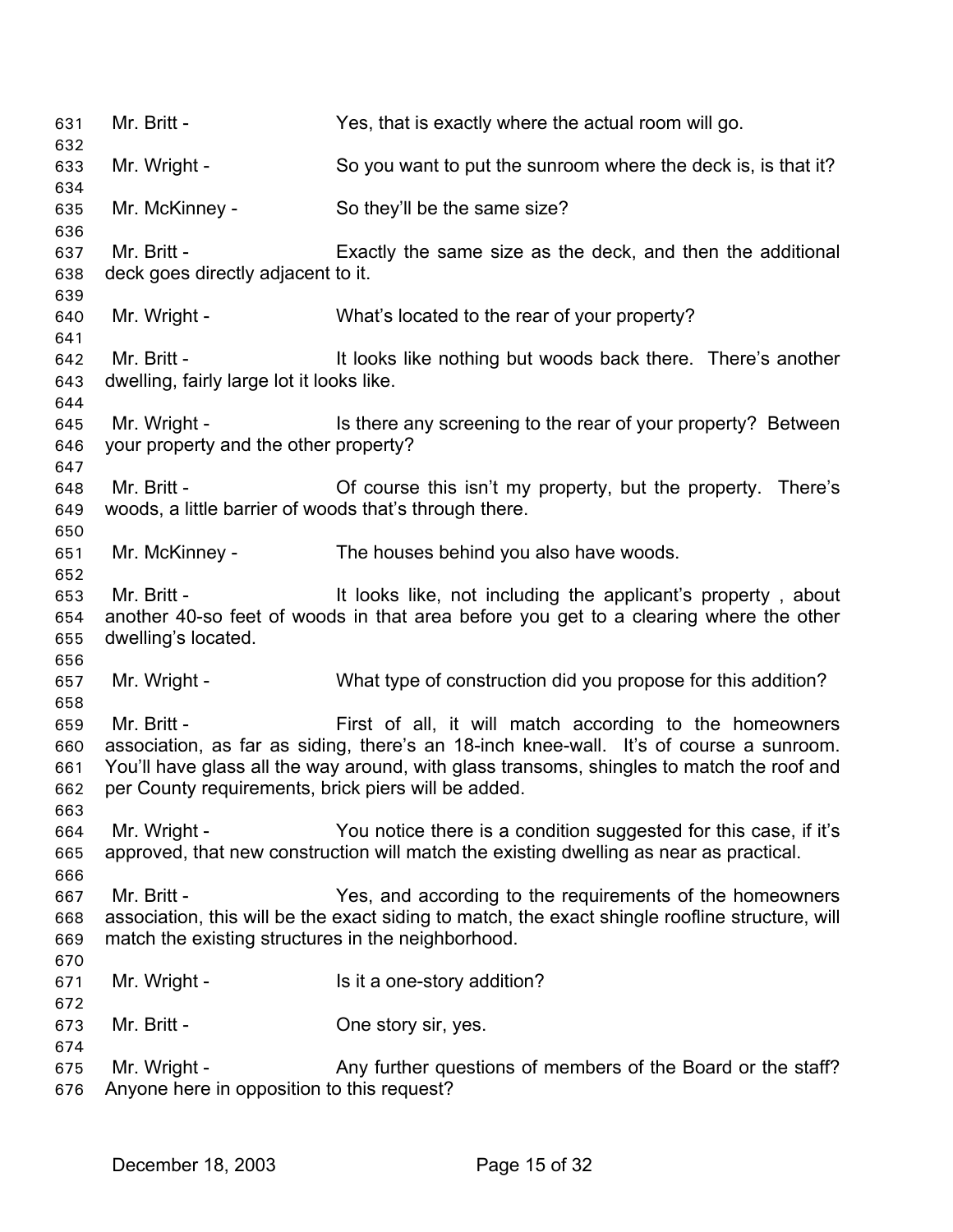677

678 679 680 681 682 683 684 685 686 687 688 689 690 691 692 693 694 695 696 697 698 699 700 After an advertised public hearing and on a motion by Mr. McKinney, seconded by Mr. Kirkland, the Board **granted** application **A-141-2003** for a variance to build sunroom and deck at 2304 Woodman Hills Court (Woodman Hills) (Parcel 774-764-6665). The Board granted the variance subject to the following conditions: 1. The new construction shall match the existing dwelling as nearly as practical. 2. The property shall be developed in substantial conformance with the plan filed with the application. No substantial changes or additions to the layout may be made without the approval of the Board of Zoning Appeals. Affirmative: Balfour, Kirkland, McKinney, Nunnally, Wright 5 Negative: 0 Absent: 0 The Board granted this request, as it found from the evidence presented that, due to the unique circumstances of the subject property, strict application of the County Code would produce undue hardship not generally shared by other properties in the area, and authorizing this variance will neither cause a substantial detriment to adjacent property nor materially impair the purpose of the zoning regulations. **A -142-2003 THOMAS P. OGDEN** requests a variance from Section 24-94 of Chapter 24 of the County Code to build a screened porch on the

- 701 702 703 704 705 706 existing deck at 10901 Hunting Hollow Court (Deer Springs) (Parcel 770-769-3291), zoned R-2AC, One-family Residence District (Conditional) (Brookland). The rear yard setback is not met. The applicant has 37 feet rear yard setback, where the Code requires 45 feet rear yard setback. The applicant requests a variance of 8 feet rear yard setback.
- 708 709 710 Mr. Wright - Does anyone else desire to speak? Would you raise your right hand and be sworn please?
- 711 712 Mr. Blankinship - Do you swear that the testimony you are about to give is the truth, the whole truth, and nothing but the truth, so help you God?
- 714 715 716 717 718 719 720 Mr. Ogden - I do. Thomas P. Ogden. We would like to put a twelve by twelve porch on our existing deck; the existing deck is 12 by 24. That will be all vinyl to match the house. The issue is the setback; it is not met by approximately eight feet. We've notified all the adjacent neighbors with a memo that we wrote to them back in mid-November. We've heard from two of them, the one immediately behind us, that's the Thornes, and they have no problem with it, and the person to the immediate right, looking at the house, and he had no problem with it.
- 721

707

713

722 Mr. Wright - The Is there any screening between your house and the house to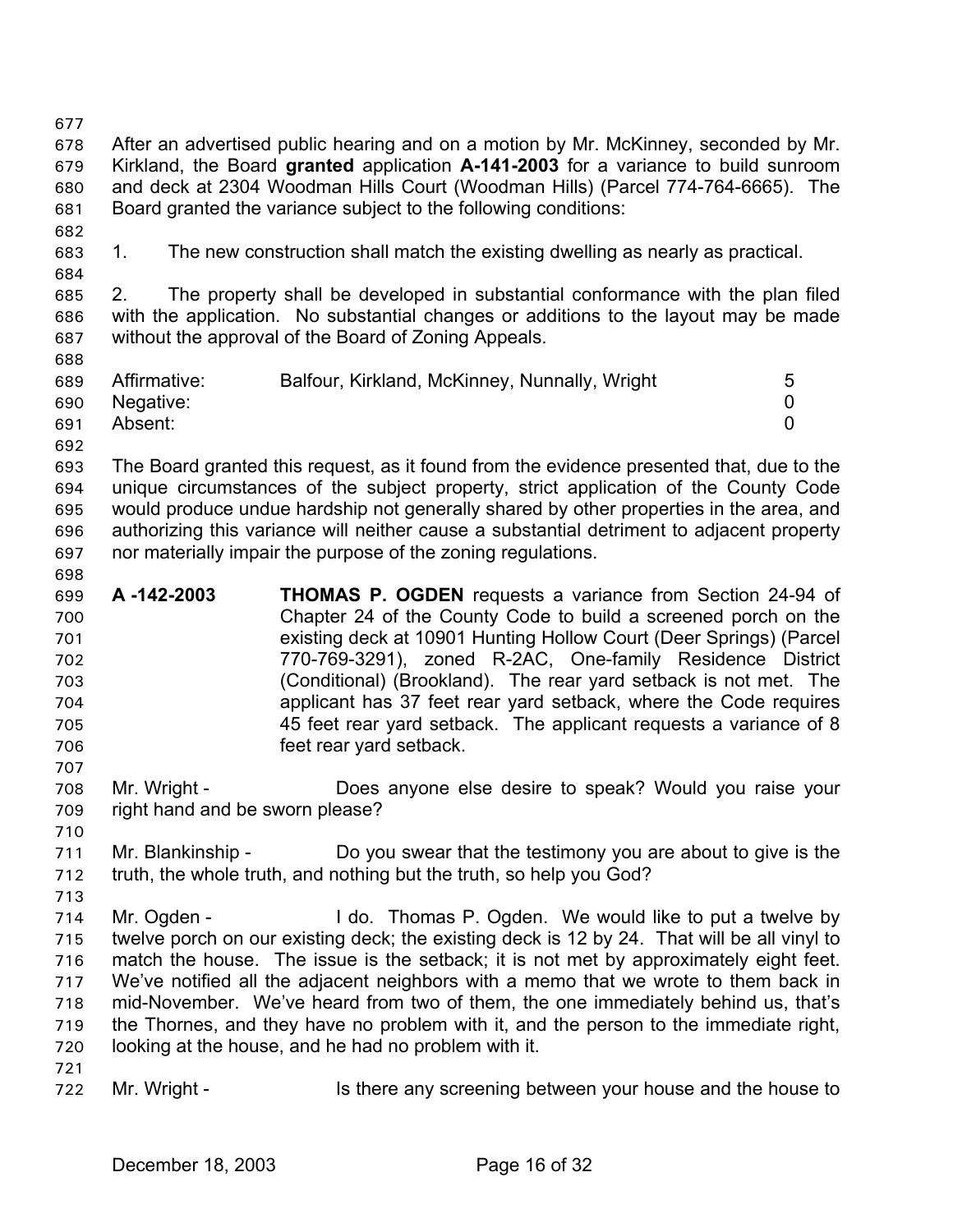723 the rear of you? Trees, bushes, etc.? 724 725 726 727 728 729 730 731 732 733 734 735 736 737 738 739 740 741 742 743 744 745 746 747 748 749 750 751 752 753 754 755 756 757 758 759 760 761 762 763 764 765 766 767 Mr. Ogden - Yes there is. You can see in the picture that it's quite dense in there, and the neighbor has a fence also there too. Mr. Wright - Might be difficult for the neighbor to see the rear of your house there. Mr. Ogden - Only the one directly behind us has a view of the house. Mr. Wright - What type of construction will be proposed? Mr. Ogden - The Mull be white vinyl to match the siding on the house, and the shingles will be to match the shingles on the top of the two-story house. Mr. Wright - This will be a two-story addition? Mr. Ogden - No, one story, twelve by twelve on the left side as you're looking from the front of the house. It's a screened in porch, not a sunroom. It will not have glass, just screen. Mr. Wright - Any further questions of members of the Board or of the staff? Anyone here in opposition to this request? Mr. Blankinship - Mr. Chairman, I did receive one phone call from one of the people in the subdivision to the rear of this property, expressing concern about the wetlands. He just asked that I make sure that the matter came before the Board. I explained to him that, and let me just confirm with the applicant, you're not changing the structure on the ground. The same piers that are there now are going to be there in the future. Do you plan on building a fence? He was very concerned about building a fence, and I told him that wasn't a matter before the Board, but he was very concerned. Mr. Ogden - No. That is one of the issues for the screened porch, because the wetlands draw a lot of mosquitoes and insects back there. If you went there right now, you'd see water above the ground right now. Mr. Wright - It sounds like there is nothing that you're proposing to do that would affect the wetlands. Mr. Blankinship - That's my opinion, but he was very concerned that it be brought before you. Mr. Wright - Thank you very much for appearing. That concludes the case.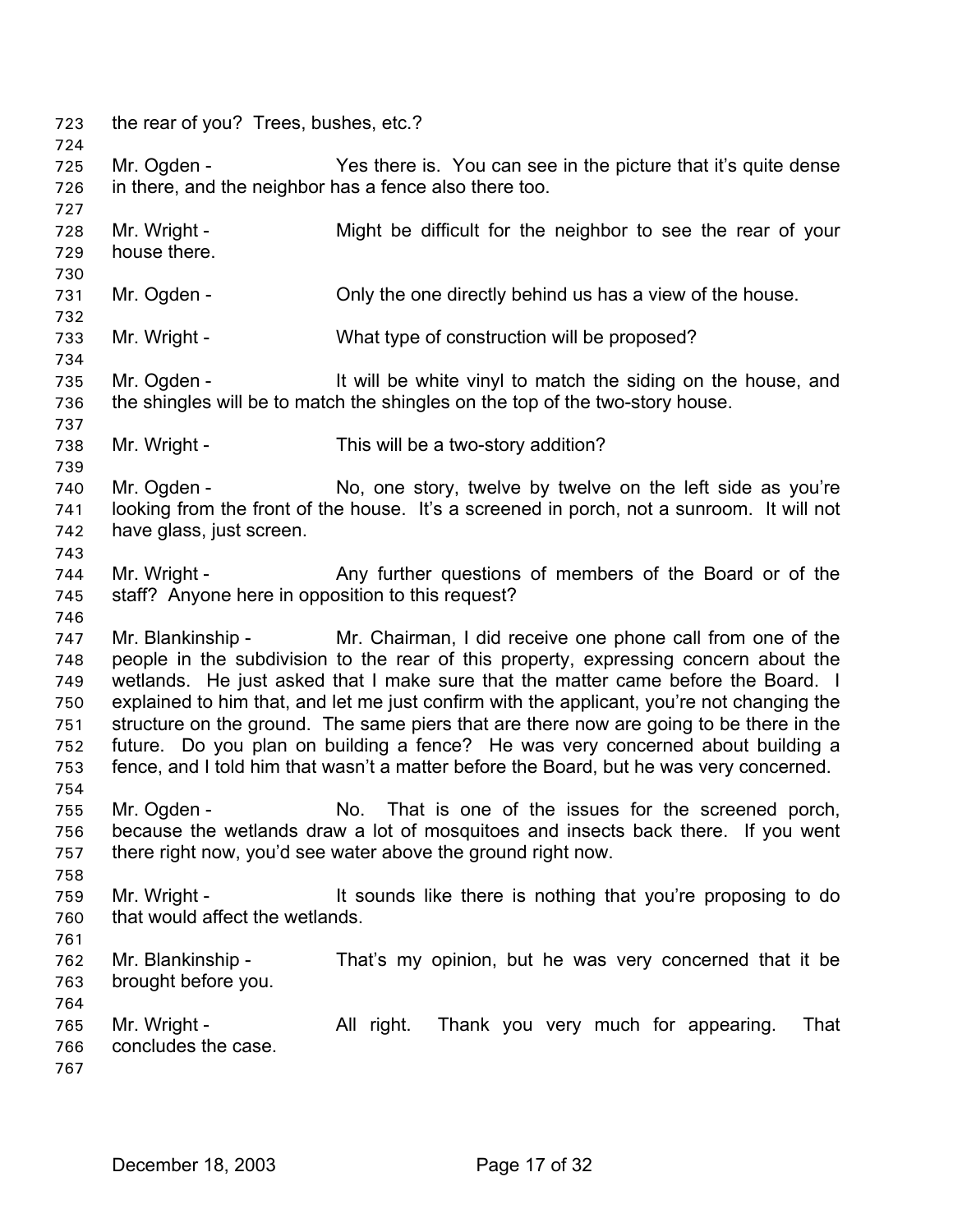After an advertised public hearing and on a motion by Mr. Kirkland, seconded by Mr. McKinney, the Board **granted** application **A-142-2003** for a variance to build a screened porch on the existing deck at 10901 Hunting Hollow Court (Deer Springs) (Parcel 770- 769-3291). The Board granted the variance subject to the following conditions: 768 769 770 771

773 774 775 776 1. Only the improvements shown on the plan filed with the application may be constructed pursuant to this approval. No substantial changes or additions to the layout may be made without the approval of the Board of Zoning Appeals. Any additional improvements shall comply with the applicable regulations of the County Code.

777

772

778

2. The new construction shall match the existing dwelling as nearly as practical.

779 780

781 Affirmative: Balfour, Kirkland, McKinney, Nunnally, Wright 5 Negative: 0

- 782 Absent: 0
- 783 784

790

798

803

785 786 787 788 789 The Board granted this request, as it found from the evidence presented that, due to the unique circumstances of the subject property, strict application of the County Code would produce undue hardship not generally shared by other properties in the area, and authorizing this variance will neither cause a substantial detriment to adjacent property nor materially impair the purpose of the zoning regulations.

791 792 793 794 795 796 797 **A -143-2003 SUNTECH HOMES** requests a variance from Section 24-95(q)(5) of Chapter 24 of the County Code to build a one-family dwelling at 10600 Sherwin Place (Magnolia Ridge) (Parcel 781-769-9301), zoned R-3AC, One-family Residence District (Conditional) (Fairfield). The lot width requirement is not met. The applicant has 56 feet lot width, where the Code requires 60 feet lot width. The applicant requests a variance of 4 feet lot width.

799 800 801 802 Upon a motion by Mr. Balfour, seconded by Mr. McKinney, the Board **deferred** application **A-143-2003** for a variance to build a one-family dwelling at 10600 Sherwin Place (Magnolia Ridge) (Parcel 781-769-9301). The case was deferred from the December 18, 2003, until the January 22, 2004, meeting at the request of the applicant.

| 804 | Affirmative:  | Balfour, Kirkland, McKinney, Nunnally, Wright | 5 |
|-----|---------------|-----------------------------------------------|---|
|     | 805 Negative: |                                               |   |
| 806 | Absent:       |                                               |   |
| 807 |               |                                               |   |

808 809 810 811 812 813 **A -144-2003 RCI BUILDERS** requests a variance from Sections 24-95(k) and 24-95(2) of Chapter 24 of the County Code to build a one-family dwelling at 1800 Terrace Avenue (Hermitage Club Terrace) (Parcel 782-750-2829), zoned R-2, One-family Residence District (Fairfield). The minimum side yard setback on a reverse corner and rear yard setback are not met. The applicant has 17 feet rear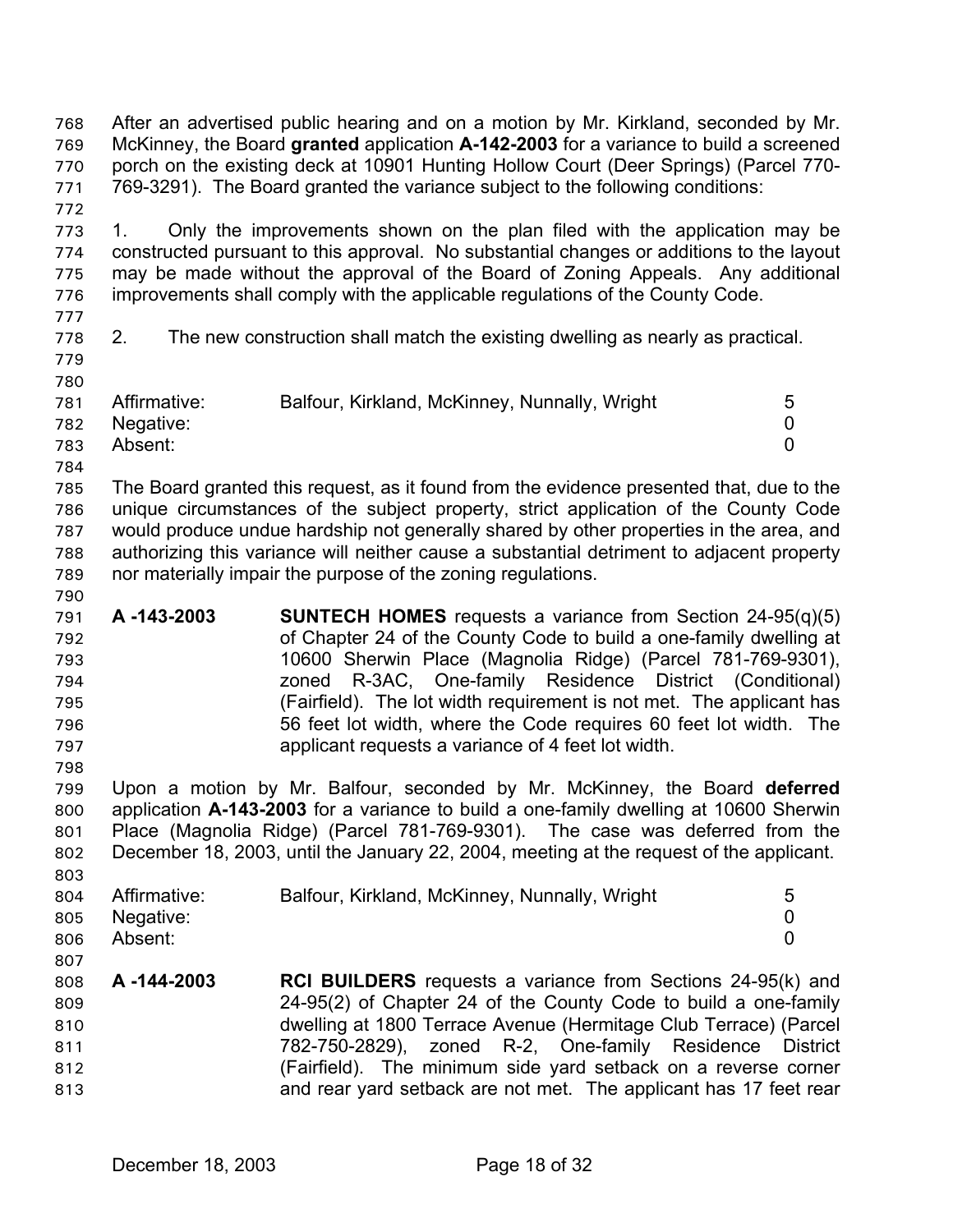yard setback, and 23 feet side yard setback, where the Code requires 25 feet rear yard setback and 25 feet side yard setback. The applicant requests a variance of 8 feet rear yard setback and 2 feet side yard setback. 814 815 816 817

- 819 820 821 Mr. Wright - Would the applicant please come down to the podium. Does anyone else desire to speak with respect to this case. Would you all please raise your right hand and be sworn at the same time.
- 822

825

837

840

845

848

853

859

818

823 824 Mr. Blankinship - Do you swear that the testimony you are about to give is the truth, the whole truth, and nothing but the truth, so help you God?

826 827 828 829 830 831 832 833 834 835 836 Mr. Rogers - I do. My name is Todd Rogers, with RCI Builders. We're requesting this variance to the side yard and rear setback. It's an irregular-shaped lot. The staff has done an excellent job in describing the whole situation, but just to highlight it a little bit, due to the 25-foot side yard along Club Road, which is unimproved at this point, it makes it a very small building envelope. We're proposing to build a 30 by 24, two-story on that lot, which would be somewhat the size and so forth of other houses in the neighborhood. As you can tell by the plat, the buildable area, with the dotted line through there, we are encroaching a couple of feet on the side yard and about 7.7 feet on the rear yard of one corner. The other corner of the house actually fits within the building setback. Due to the irregular shape of the lot and it being a corner lot, it does push us into the side and rear yard setbacks.

838 839 Mr. Wright - Mr. Blankinship, could they build a house on this particular lot without needing a variance?

841 842 843 Mr. Blankinship - It would be a small and oddly shaped house, but it would be possible, yes.

844 Mr. Wright - The It wouldn't be in keeping with the neighborhood?

846 847 Mr. Blankinship - Probably not. I don't have a scale on here. You're looking at something about 18 to 20 feet deep, which would probably be out of place.

849 Mr. Wright - Just looking at the picture, these look like fairly large houses.

- 850 851 852 Mr. Kirkland - The Mr. Rogers, are you purchasing this lot pending this variance?
- 854 855 Mr. Rogers - Yes sir.
- 856 Mr. Kirkland - The You don't own it already then?
- 857 858 Mr. Rogers - No sir.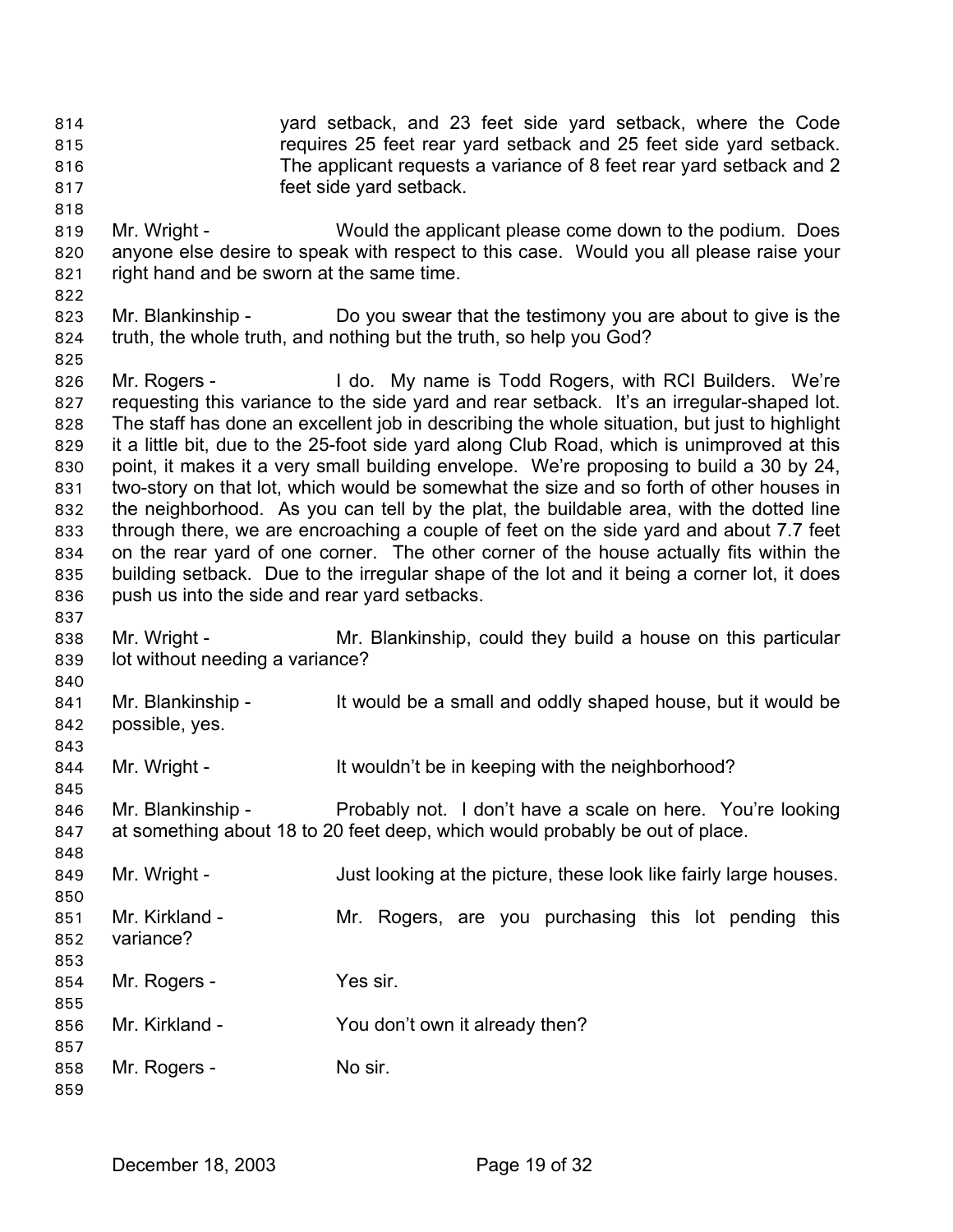| 860<br>861 | Mr. McKinney -                                  | How many square feet in this house, Mr. Rogers?                                               |
|------------|-------------------------------------------------|-----------------------------------------------------------------------------------------------|
| 862        | Mr. Rogers -                                    | There will be 1440 square feet in the house.                                                  |
| 863        |                                                 |                                                                                               |
| 864<br>865 | Mr. Wright -                                    | Any smaller than that, and you couldn't turn around in it.                                    |
| 866        | Mr. McKinney -                                  | I just finished one over there that was 1256.                                                 |
| 867        |                                                 |                                                                                               |
| 868<br>869 | Mr. Wright -                                    | Any further questions of the Board or the staff?                                              |
| 870        | Mr. McKinney -                                  | Will this be vinyl siding?                                                                    |
| 871        |                                                 |                                                                                               |
| 872        | Mr. Rogers -                                    | Yes sir.                                                                                      |
| 873        |                                                 |                                                                                               |
| 874        | Mr. McKinney -                                  | How about the foundation?                                                                     |
| 875        |                                                 | Brick foundation.                                                                             |
| 876<br>877 | Mr. Rogers -                                    |                                                                                               |
| 878        | Mr. Wright -                                    | If there is anyone here in opposition, please come forward.                                   |
| 879        |                                                 |                                                                                               |
| 880        | Ms. Genier -                                    | Good morning. My name is Judy Genier; I've lived in this                                      |
| 881        |                                                 | neighborhood, my family home, for 50 years. Presently I'm taking care of my 87-year-          |
| 882        |                                                 | old father. Most of the houses in this neighborhood have been here for 50 years, and          |
| 883        |                                                 | they're brick. Our house happens to have a brick front and siding on it. This is a very       |
| 884        |                                                 | small lot. Along one edge there's not even a County road; there's just a driveway that        |
| 885        |                                                 | goes down to Deloris Hartman's little property, and she has had hip surgery and so she        |
| 886        |                                                 | could not attend today. She's not willing to give up any of her land, because she             |
| 887        |                                                 | doesn't have but a little bit to begin with, and she's leaving it to her son and her          |
| 888        |                                                 | grandson. She already does not want it to encroach on her property because it will go         |
| 889        |                                                 | into her little driveway that she's got in this little cottage down here. If it's a two-story |
| 890        |                                                 | house, it won't match the neighborhood, because all the rest of the houses are one            |
| 891        |                                                 | story. It also will sit right on Belmont Golf Course, and there will be golf balls in the     |
| 892        |                                                 | windows constantly, because we pick up golf balls all along that area every day. The          |
| 893        | golfers just hit their balls into the property. |                                                                                               |
| 894        |                                                 |                                                                                               |
| 895        | Mr. Wright -                                    | I couldn't believe that.                                                                      |
| 896        |                                                 |                                                                                               |
| 897        | Ms. Genier -                                    | Sir, I'll bring you some golf balls.                                                          |
| 898        |                                                 |                                                                                               |
| 899        | Mr. Wright -                                    | I'm being facetious; I'm a golfer.                                                            |
| 900        |                                                 |                                                                                               |
| 901        | Ms. Genier -                                    | I know, because I saw you out on the golf course the other                                    |
| 902        | day.                                            |                                                                                               |
| 903        |                                                 |                                                                                               |
| 904        | Mr. Kirkland -                                  | What is the address of where you are?                                                         |
| 905        |                                                 |                                                                                               |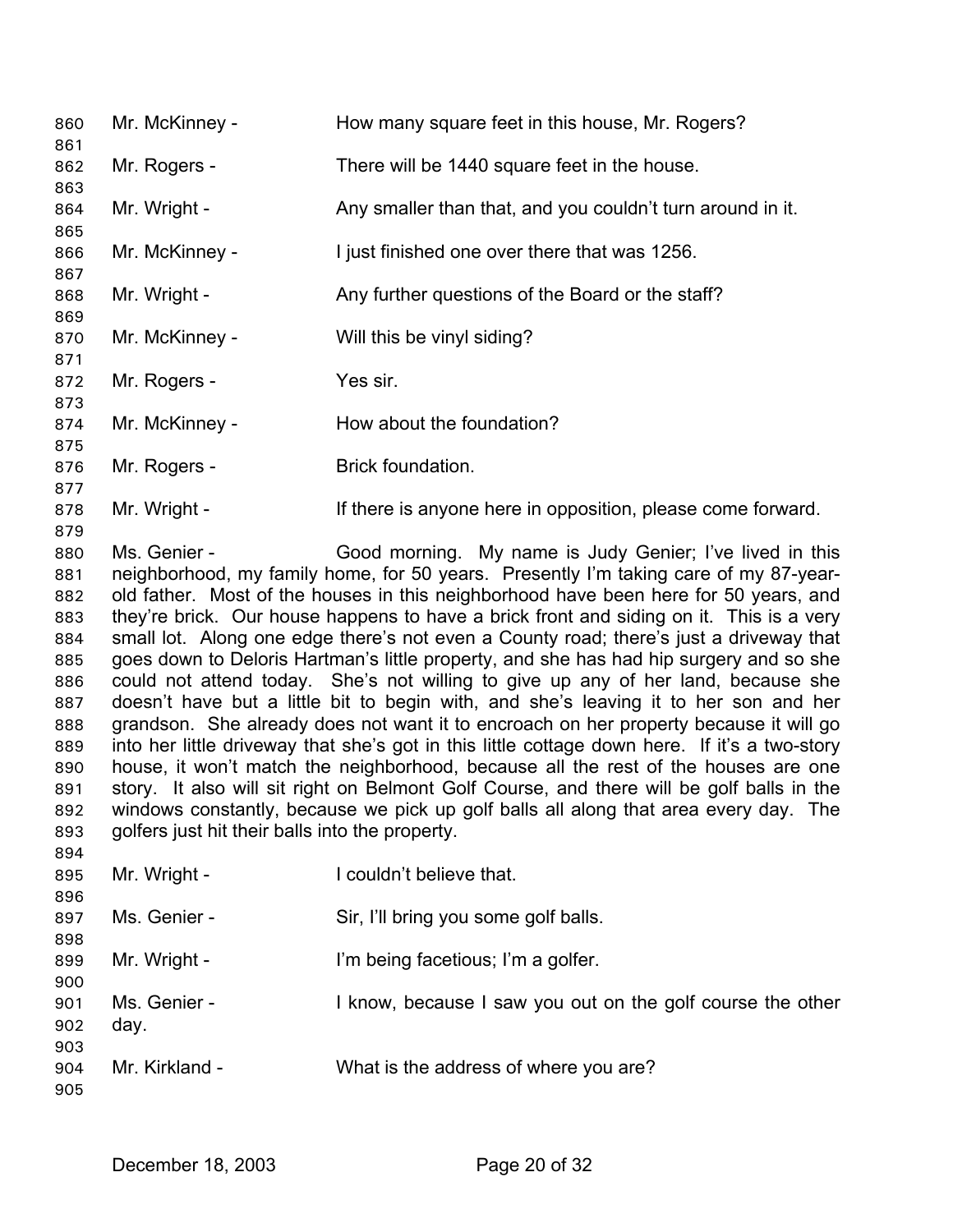Ms. Genier - I'm at 1805 Terrace Avenue, which would be right across the street; that's why I'm here, because my sister and I own the three pieces of property that are right across the street from the wooded piece of property. When my mother passed away, she left the three lots that we had bought when we bought all of those lots to build the family home. Our three lots actually could have a house put on them, and we've never considered it, because again, it would be sitting right on the golf course in line. 906 907 908 909 910 911 912 913 914 915 916 917 918 919 920 921 922 923 924 925 926 927 928 929 930 931 932 933 934 935 936 937 938 939 940 941 942 943 944 945 946 947 948 949 950 951 Mr. Kirkland - Was that 1801? What's the address of those three lots? Ms. Genier - Yes, it's 1801, because my house is the 1805 house, and 1801 would be the three lots that we have right beside our house, and then across the street is the wooded lot. Mr. Wright - You say yours is a single-family, one floor? Ms. Genier - Yes, it's a one floor, because like I said, I'm taking care of my father, and I have to have him in a wheelchair. Mr. Wright - Do you use the upstairs any? Ms. Genier - There is only an attic, and we never go up in it, but there is an attic up there. Mr. McKinney - There are no two-story houses in that neighborhood at all? Ms. Genier - No sir. Mr. Wright - That's unusual. Looks like there are some that have dormers on them; I'm just looking down on them. Ms. Genier - What are dormers sir? Mr. Blankinship - Little windows up on the roof. Ms. Genier - They are. Mr. Nunnally - They build it so that you can use that area up in the peak of the roof by putting dormers, if you have a house like that. Ms. Genier - Yes sir. A lot of the houses on the street that we're on are very, very small, single-family houses that were built in the '50's when we built our house. Our house is probably one of the largest houses in the area, because my father built it. They're just all small brick homes that have been there forever. Mr. Wright - There's not a house on 1802 either, is there, across the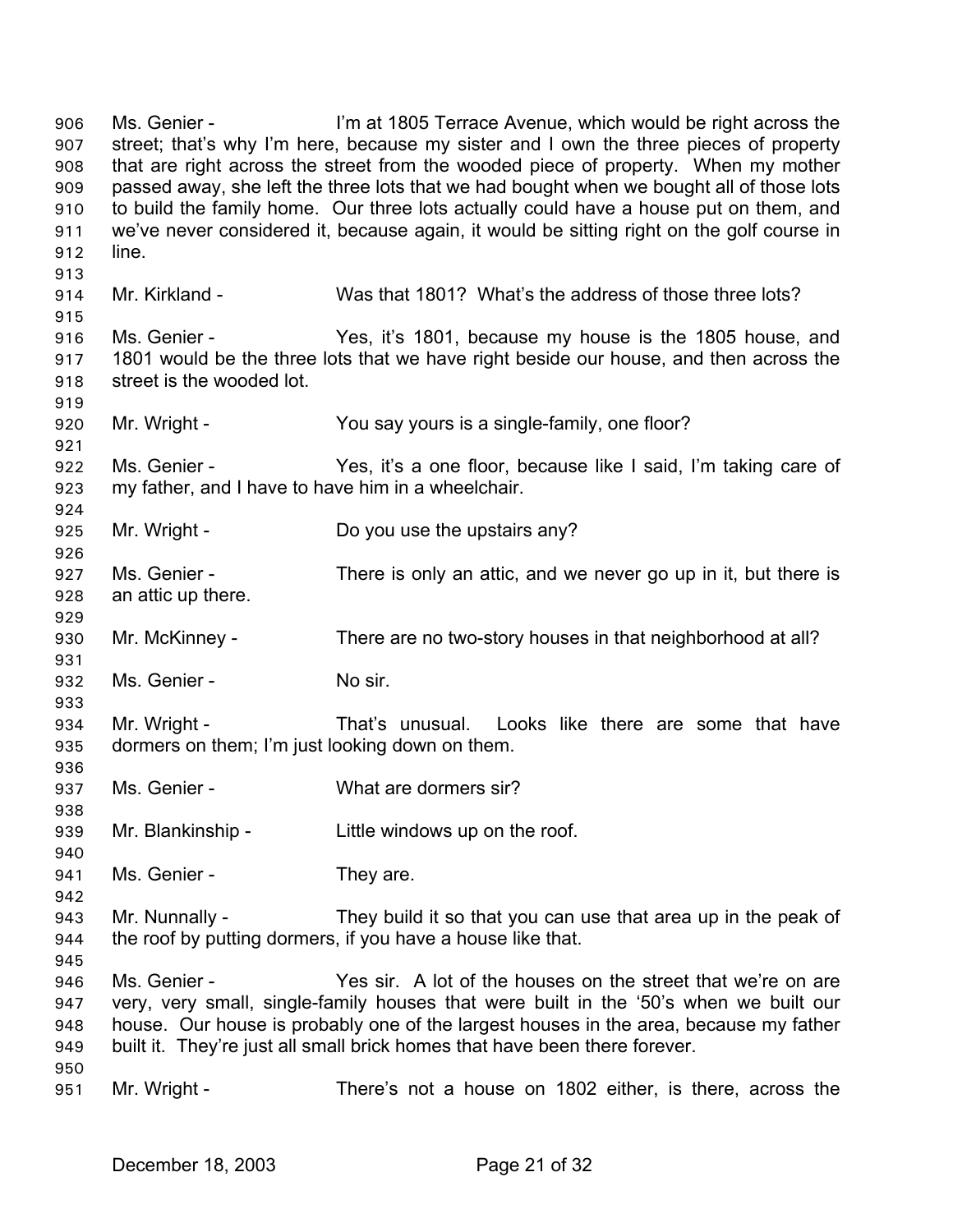952 street from you. The trees are heavy there.

953

964

969

972

974

976

980

982

985

988

992

994

996

954 955 956 957 958 959 Ms. Genier - Yes sir, there's a house there. The only open lot is this little corner lot at the end. There are houses all around there, and like I said, the house at the back, Mrs. Hartman's house, she's been there as long as we have, and she's really not willing. I don't understand, on a variance, does she receive money for this land, or does she just have to give it away, whether she wants to or not?

960 961 962 963 Mr. Blankinship - There's no land going to change hands, ma'am. The only thing that's changing is, the Code requires certain setbacks and so forth, and the Board has the authority to relieve that requirement on these builders, but nobody's property lines are going to move, and no land is going to change hands.

965 966 Ms. Genier - Chay, so where will the cars go down this dirt road, and this is a blind corner here. Where will, there's a lot of traffic on this blind corner here.

- 967 968 M. Wright - Which dirt road are you referring to?
- 970 971 Ms. Genier - The dirt road goes down in front of the house; it's not a paved road. Club Road becomes dirt right there at the corner; it is not paved.
- 973 Mr. Blankinship - It won't change as a result of this hearing.
- 975 Mr. Wright - Nothing will change on that.

977 978 979 Ms. Genier - Chay, so if we have another house on that corner, how are we going to alleviate the already problems of the blind corner and people coming around there. Won't that make more congestion instead of less.

981 Mr. Blankinship - Probably.

983 984 Mr. McKinney - Mr. Secretary, what's the minimum lot size for R-2A or just R-2?

986 987 Mr. Blankinship - I was just looking it up. Is there a house at 7104, that little slender lot, or not? I guess there is not, is that right?

989 990 991 Ms. Genier - I would think that Deloris' house is on this 102, and then the Chandler house is on this big piece of property; I don't know what that little 104 is. It is a lot?

- 993 Mr. Blankinship - Minimum lot size is 18,000 square feet.
- 995 Mr. McKinney - No, I'm talking about the house.
- 997 Mr. Blankinship - That's, I think, 1200.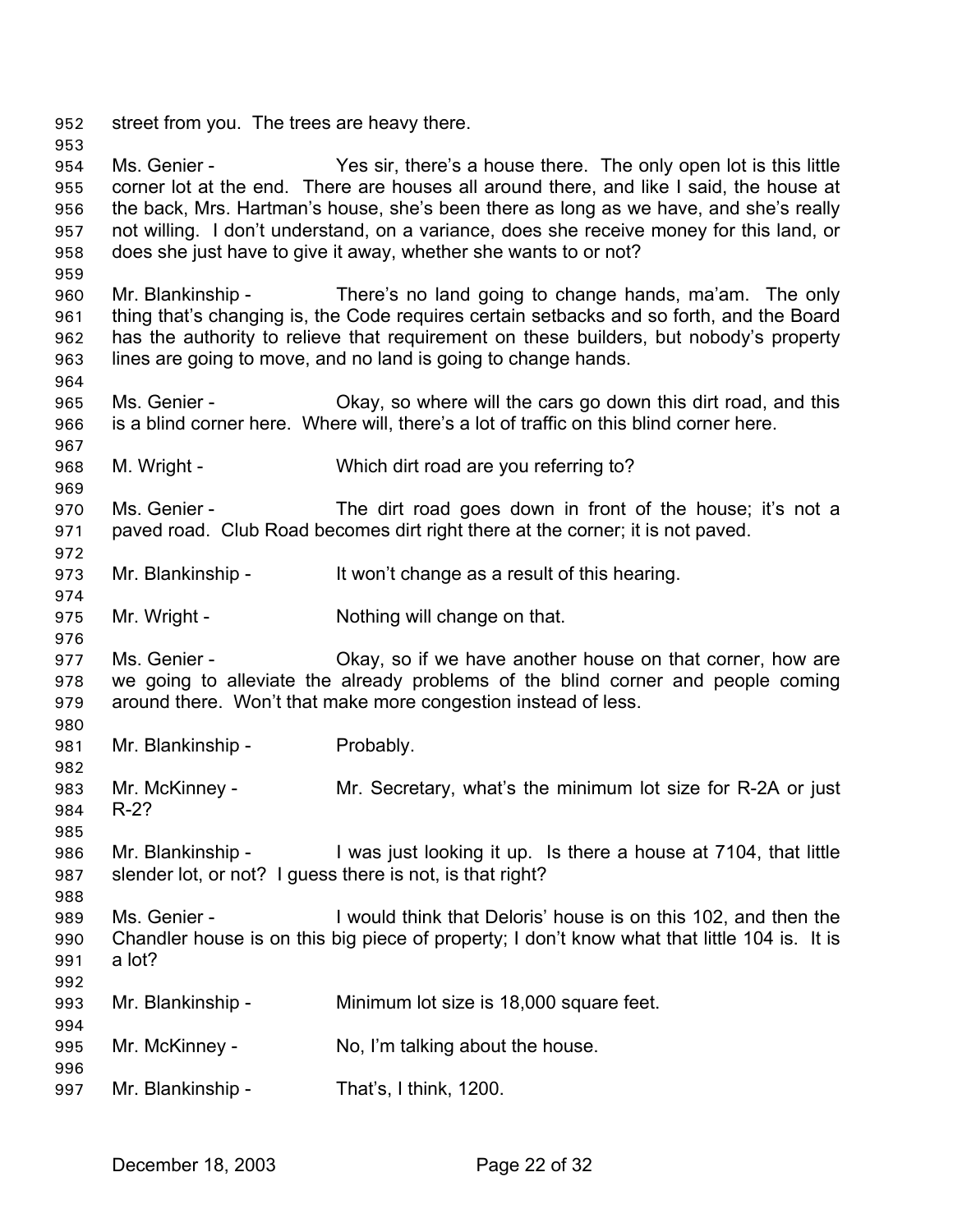| 998          |                                  |                                                                                                                                                   |
|--------------|----------------------------------|---------------------------------------------------------------------------------------------------------------------------------------------------|
| 999          | McKinney -                       | 1200? Is it 1100 or 1200?                                                                                                                         |
| 1000         |                                  |                                                                                                                                                   |
| 1001         | Mr. Blankinship -                | R-2 would be actually 1500.                                                                                                                       |
| 1002         |                                  |                                                                                                                                                   |
| 1003         | Mr. McKinney -                   | Then he's not actually building enough.                                                                                                           |
| 1004         |                                  |                                                                                                                                                   |
| 1005         | Mr. Blankinship -                | R-3 is 1100.                                                                                                                                      |
| 1006         |                                  |                                                                                                                                                   |
| 1007         | Mr. McKinney -                   | He said the house's square footage is 1440.                                                                                                       |
| 1008         |                                  |                                                                                                                                                   |
| 1009         | Mr. Kirkland -                   | So he's 60 under.                                                                                                                                 |
| 1010         | Mr. Blankinship -                |                                                                                                                                                   |
| 1011<br>1012 |                                  | We haven't reviewed a building permit or anything, but that<br>was not part of the variance application, so he would be required to meet the Code |
| 1013         | requirements.                    |                                                                                                                                                   |
| 1014         |                                  |                                                                                                                                                   |
| 1015         | Mr. McKinney -                   | So he's got to go up another 60 square feet somewhere.                                                                                            |
| 1016         |                                  | How many square feet are in your house, Ms. Genier?                                                                                               |
| 1017         |                                  |                                                                                                                                                   |
| 1018         | Ms. Genier -                     | I really don't know sir. My father built it; it's a three-bedroom                                                                                 |
| 1019         |                                  | brick house, and he's got an addition on the back of it that he built a long time ago for                                                         |
| 1020         |                                  | my mother. A lot of this happened after I left. I'm only back now to take care of him.                                                            |
| 1021         |                                  |                                                                                                                                                   |
| 1022         | Mr. McKinney -                   | So that was his house, and you moved back in to take care                                                                                         |
| 1023         | of him?                          |                                                                                                                                                   |
| 1024         |                                  |                                                                                                                                                   |
| 1025         | Ms. Genier -                     | Yes sir, this is the house that my sister and I were raised in,                                                                                   |
| 1026         |                                  | in the 50's, and then of course we went off and had our life, and now he either goes into                                                         |
| 1027         |                                  | a nursing home or I come back and take care of him, so I've been back three years.                                                                |
| 1028         |                                  |                                                                                                                                                   |
| 1029         | Mr. Wright -                     | Is there much traffic on Club Road, on that dirt road?                                                                                            |
| 1030         |                                  |                                                                                                                                                   |
| 1031         | Ms. Genier -                     | Yes sir, no, not on that dirt road, there wouldn't be any traffic                                                                                 |
| 1032         |                                  | except somebody going to visit Deloris. The problem is this corner right here, because,                                                           |
| 1033         |                                  | people like to come and stop and park down beside the golf course. They like to park                                                              |
| 1034         |                                  | there at night, and there's a blind corner right here at the end. Our bushes are causing                                                          |
| 1035         |                                  | part of the blind corner, but they've gotten out of control.                                                                                      |
| 1036         |                                  |                                                                                                                                                   |
| 1037         | Mr. Wright -<br>Road for access? | These other houses, 7102, and 7104, and 7156, all use Club                                                                                        |
| 1038         |                                  |                                                                                                                                                   |
| 1039<br>1040 | Ms. Genier -                     | No sir, what happened was when you go down past the                                                                                               |
| 1041         |                                  | empty lot and then you go to Deloris's at 7102, at 7101 there's a fence because this is a                                                         |
| 1042         |                                  | dirt road back down in there. To get to the other part of Club Road you have to come                                                              |
| 1043         |                                  | around from the other side and come in. You cannot go straight through Club Road.                                                                 |
|              |                                  |                                                                                                                                                   |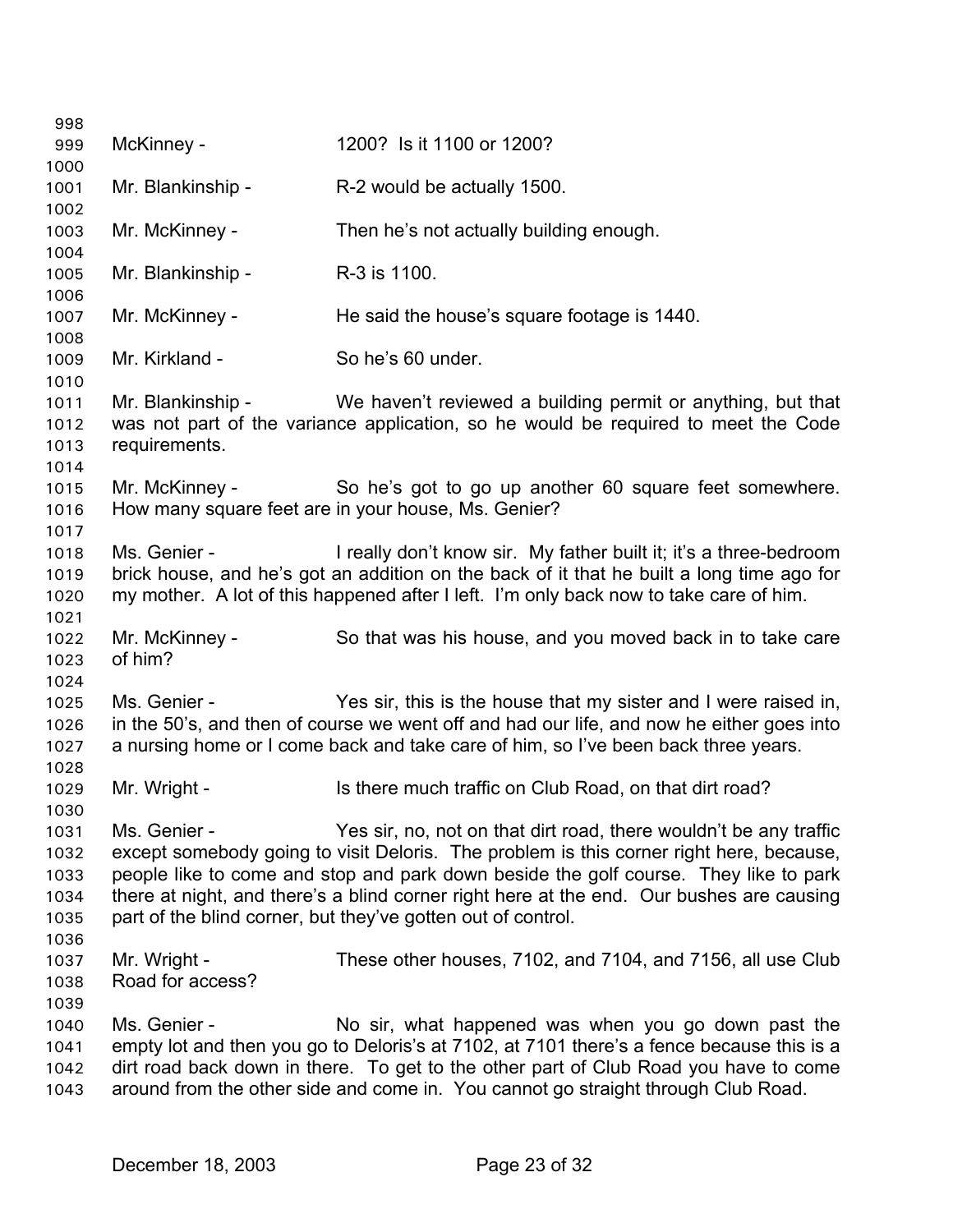Mr. McKinney It's blocked off? Ms. Genier - The Yes sir. Mr. McKinney - So you're talking about the site distance between Terrace Avenue and Deloris's house at 7102? Ms. Genier - The Yes sir. According to what you have here on the map, from the end of Terrace to Deloris's house, is a little driveway, a graveled road, and then they've got a fence up, the Chandler's have got a fence up, and there's like a ditch, and the rest of Club Road swings around from the other part of …………… Mr. Wright - So you can't access 7104 from Club Road. You have to come around. Mr. McKinney - The According to this aerial view we have, we have a sight distance from Hilliard Road all the way to Terrace Avenue. When you get to Terrace Avenue, there's certainly no site distance to 7102. Ms. Genier - I'm not understanding your question. See how the road ends right there? Mr. McKinney - You said it ends at 7102, correct? Ms. Genier - The picture right there is where it ends; the dirt road begins right where the hard-surface road ends, which is right at that corner. Terrace Road stops right there, and Club Road begins right at that little corner. Mr. Kirkland - Mr. Blankinship, is 7104 and 7102 one lot? Mr. Blankinship - The lit looks like it. It looks like the buildings actually straddles that. Mr. Kirkland - In the aerial, I see the car and the house sticking over that. Ms. Genier - Ch, yes sir, I guess it is. I see Deloris's ................. Mr. Kirkland - The fence line across Club would be at the 7104 line? Ms. Genier - Yes sir, I see Deloris's little house now. Mr. McKinney - And you said it's a fence across Club Road? Ms. Genier - The You have to understand that when you get to the corner of 7104, there's a ditch there, which is the end of Deloris's property, and that's the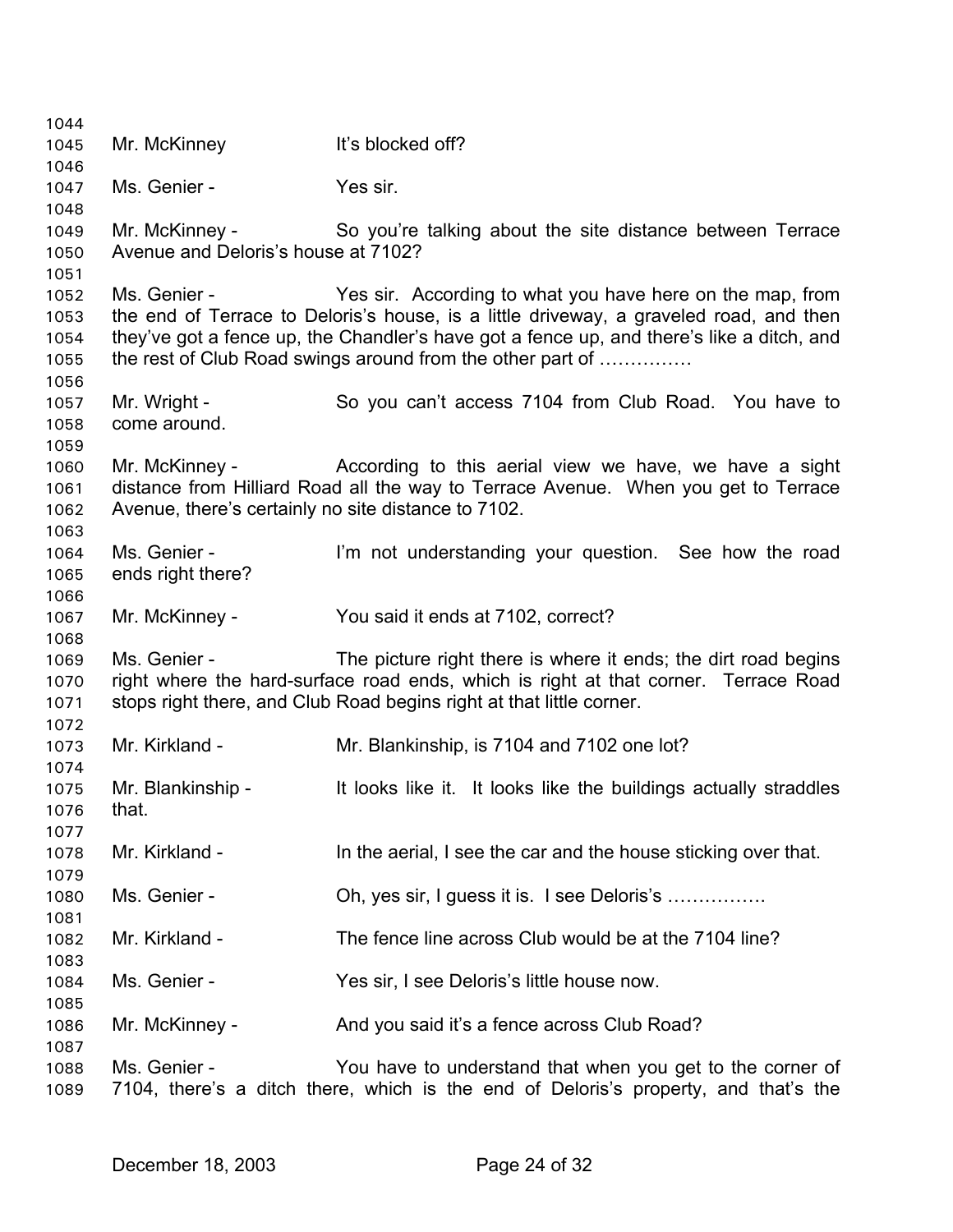Chandler's house there, and yes, there is a fence there, and you cannot drive a car through. 1090 1091 1092 1093 1094 1095 1096 1097 1098 1099 1100 1101 1102 1103 1104 1105 1106 1107 1108 1109 1110 1111 1112 1113 1114 1115 1116 1117 1118 1119 1120 1121 1122 1123 1124 1125 1126 1127 1128 1129 1130 1131 1132 1133 1134 1135 Mr. McKinney - Who put the fence up? Ms. Genier - I don't know. I thought the Chandlers had the right to put the fence up there. Mr. McKinney - But this is a private road, I presume. Mr. Blankinship - It's not a County road. It's shown as a County right-of-way. It's not maintained, but it shows on the map as a County road. Mr. Kirkland - It would definitely be closer for a fire truck to go one end to the other. Mr. McKinney - That's what I say. If a fire truck comes down off Hilliard Road, they'd get in there and run into a fence. Ms. Genier - The You're right, and this past year, they did come in and they upgraded our water system, because we weren't even up to standards on our fire hydrants, and so everything has been upgraded in there, and if necessary, the fire truck could just ride right through the wooden fence, but I don't want to be a part of that. That's a whole another story. Mr. McKinney - The Mr. Blankinship, you said that the applicant could build a smaller house on this lot if he wasn't granted a variance. How could he build a smaller lot? Mr. Blankinship - He would have to meet the minimum, 1500 square feet. Mr. McKinney - The you saying that he could build a 1500 square-foot house.? Mr. Blankinship - I'm not really prepared to answer that question. If you want, we can do some research into that. Mr. Wright - It does look like the line, it cuts across, you've got sort of corners that are in violation. That would be an odd-looking house if you had to make it to fit that envelope. Ms. Genier - I just want to know where they would park the cars, because there is no space to park the cars on that dirt road, so where are we going to park cars? Mr. McKinney - I'm sure he'll address that, probably with a driveway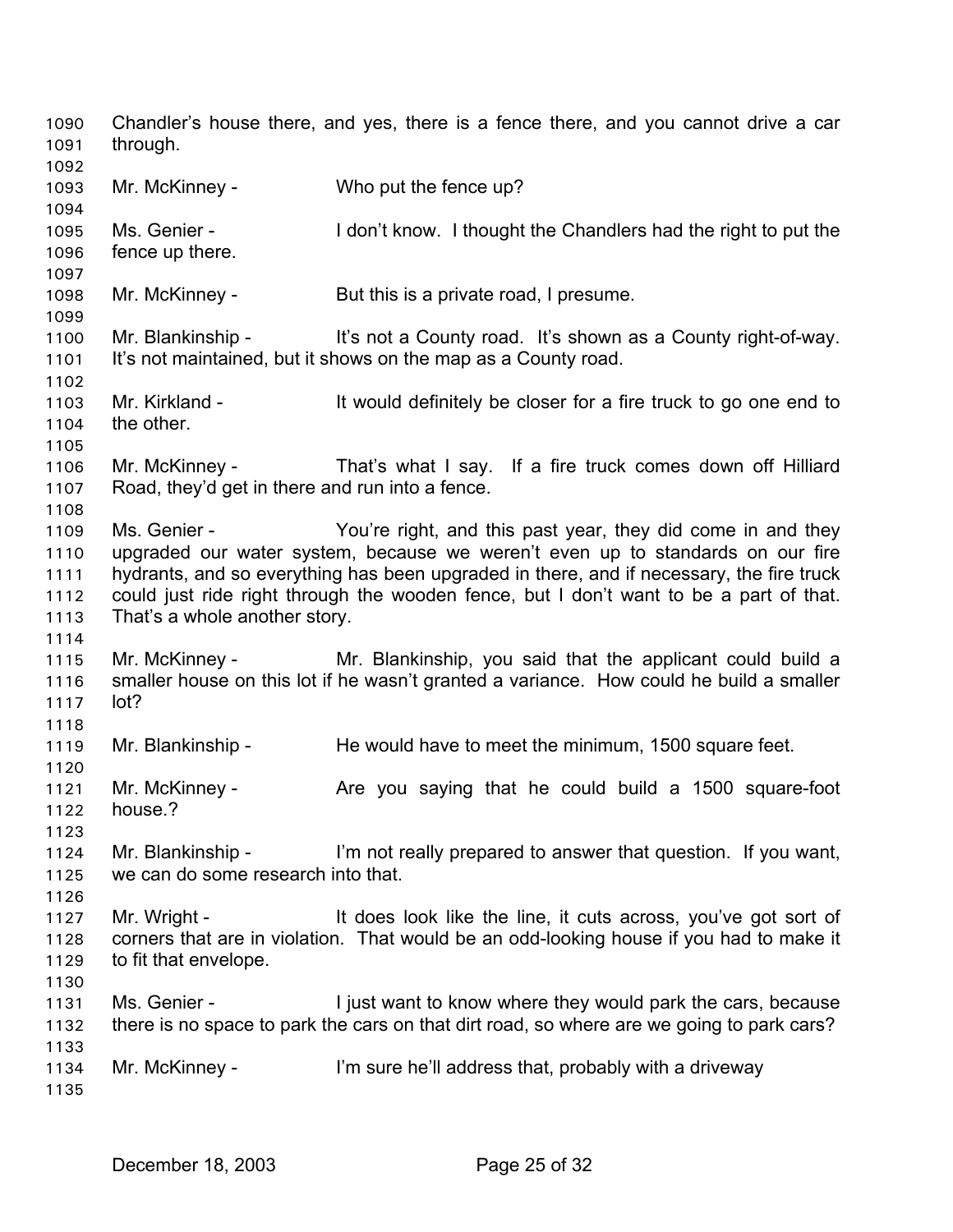1136 Mr. Wright - He'd have to have a driveway into his place.

- 1138 1139 Ms. Genier - No, there's not enough room in there for a driveway, not if he's going to use all of the land for a house.
- 1141 Mr. McKinney - He's not going to use all the land.

1143 1144 1145 1146 Mr. Wright - See that map up there? A driveway could be put in off of Terrace right back to the house, right there. I don't see where that would present a problem. That's up to him. Thank you very much. Anyone else in opposition? Hearing none, then you have a chance to rebut.

- 1148 1149 1150 1151 1152 1153 1154 Mr. Rogers - Yes sir, we were under the impression, obviously wrong, that this was in an R-2 Exception area, which was, my understanding is, recorded prior to the '50's, which allows for smaller lots, and therefore, the 11,000 square-foot lot requirement is what the County Assessors Office said that it was, in an R-2 Exception area, which we interpreted that to be under today's R-3 house size area. That's why the difference, and that's our misunderstanding if we're incorrect as far as the house size goes.
- 1155

1157

1160

1137

1140

1142

1147

### 1156 *(unintelligible – too many voices)*

1158 1159 Mr. Blankinship - No, the exception standards do relieve the lot area, but it states in there that the square footage.

1161 1162 1163 1164 1165 1166 Mr. Rogers - Again, that's our mistake. One thing we can do with this, and again, someone stated that we'd have to be back through you guys again because of that, we have a plan that's the same building envelope, but we add a third floor on it. It's a dormered-type third floor that would certainly be more than the required 60 more square feet without making our building envelope any larger and therefore not encroaching any more on the setbacks.

- 1167
- 1168 1169 Mr. McKinney - Mr. Rogers, would you like to defer this and get that squared away and come back to us so you don't have to pay an extra \$300?
- 1170 1171 1172 1173 1174 1175 1176 1177 1178 1179 Mr. Rogers - The state of that would be good. What I'm saying is if a 2  $\frac{1}{2}$ -story would work, then we can use the same building envelope. Again, I think the planner has said at this point, they haven't reviewed the building plans yet, so that's not part of the request today, and if we could have a 2  $\frac{1}{2}$ -story, which would finish at least 60 more square feet in the third floor, which obviously it would be much more than that, because you wouldn't just finish a small 60 square feet somewhere, we wouldn't impact the building area at all, so the variance would still be okay as far as through you, and then we'd have to get the plan approved through the normal building permit process.
- 1180 1181 Mr. Blankinship - Let me just throw out that one third of that finished floor area can be unfinished, but able to be finished.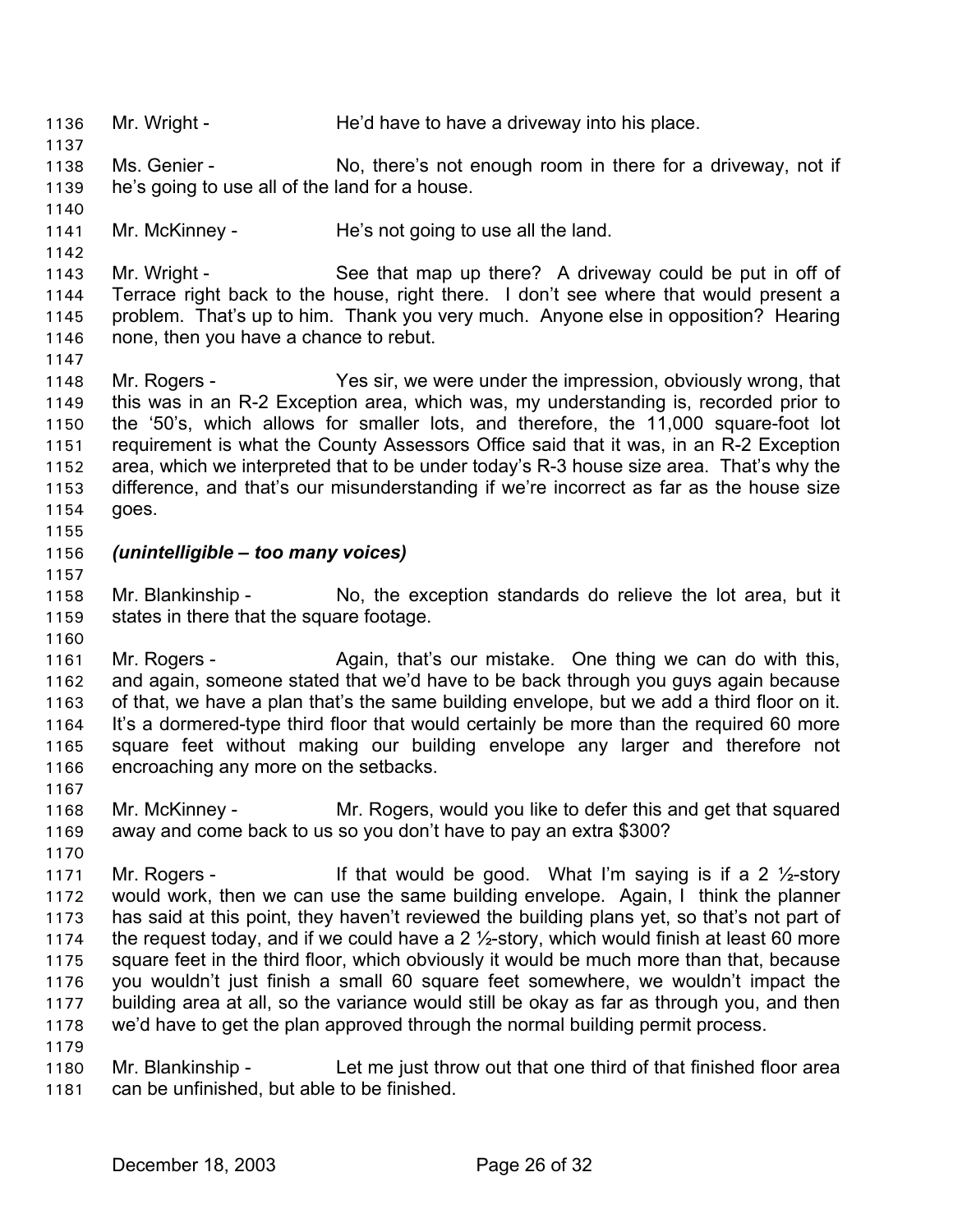1182 1183 1184 1185 1186 1187 1188 1189 1190 1191 1192 1193 1194 1195 1196 1197 1198 1199 1200 1201 1202 1203 1204 1205 1206 1207 1208 1209 1210 1211 1212 1213 1214 1215 1216 1217 1218 1219 1220 1221 1222 1223 1224 1225 1226 1227 Mr. Rogers - Christen back side of the house, if you noticed, there's a little offset coming on the back there. That's actually an outside storage area, which we could actually make that, and again it's shown as part of the building footprint, and I believe that's eight by five right now, so that wasn't included in the 1440 that I said before. Mr. Blankinship - You could extend that without increasing the degree of the variance. Mr. Rogers - Correct. We could extend that to the right maybe and make that ten by five, and that would get us, we could increase it to the point where we could get the 1500 square feet. Mr. Kirkland - Where do you intend to put the driveway? Mr. Rogers - The driveway would come off of Terrace and come to either the left side of the house or the right side of the house, depending on, this is a symmetrical house, so we could put it either way. Normally when we have a situation like this, we put the driveway the furthest away from the intersection, so it would be on the left side of the house. Mr. Wright - So you wouldn't be using Club Road? Mr. Rogers - No sir, we wouldn't affect anything on Club Road. Mr. McKinney - What will this house market for? Mr. Rogers - Somewhere in the \$160's. Mr. McKinney - Mr. Blankinship, what he's proposing now, does he need to come back to us? Mr. Blankinship - It's up to him. Personally, I like your suggestion that he defer, take a month to figure this thing out, and then make sure that everyone knows what they're going to do when the vote is taken, but that's at the Board's discretion. I think he could find a solution to these problems. Mr. Wright - I think that we ought to know what he's going to put up, and how it would impact on the surrounding properties. Mr. McKinney- Have you had an opportunity to meet with Ms. Genier? Mr. Rogers - No sir, I have not. I hadn't heard of any opposition. Mr. McKinney - The Must of the state of this for a month, maybe you could sit down and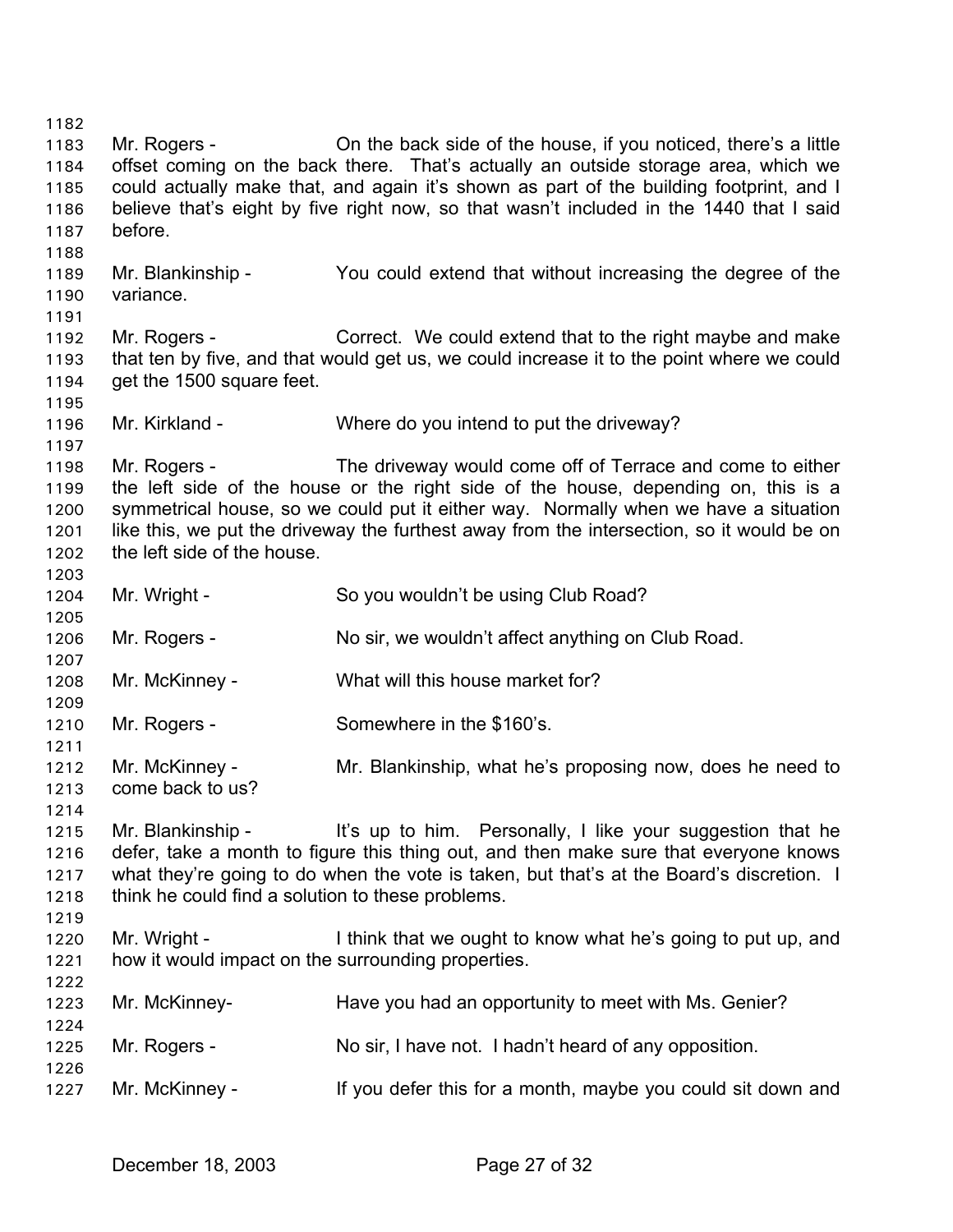- 1228 come to some terms. Would you like to defer it?
- 1230 Mr. Rogers - Sure, I'd love to defer it.

1232 1233 1234 1235 1236 Upon a motion by Mr. Nunnally, seconded by Mr. McKinney, the Board **deferred** application **A-144-2003** for a variance to build a one-family dwelling at 1800 Terrace Avenue (Hermitage Club Terrace) (Parcel 782-750-2829). The case was deferred from the December 18, 2003, until the January 22, 2004, meeting at the request of the applicant for additional time to prepare a variance request.

1237

1229

1231

| 1238 | Affirmative:   | Balfour, Kirkland, McKinney, Nunnally, Wright | 5 |
|------|----------------|-----------------------------------------------|---|
|      |                |                                               |   |
|      | 1239 Negative: |                                               |   |
| 1240 | Absent:        |                                               |   |
| 1241 |                |                                               |   |

- 1242 1243 1244 1245 1246 1247 1248 1249 1250 **A -145-2003 BILLY E. STANDLEY, JR.** requests a variance from Section 24- 95(i)2 of Chapter 24 of the County Code to allow the accessory building to remain at 10007 Falconbridge Drive (Raintree East) (Parcel 747-750-1684), zoned R-2A, One-family Residence District (Tuckahoe). The accessory structure location requirement is not met. The applicant proposes to build an addition that will result in the existing garage being in the side yard. The Code allows accessory structures in the rear yard. The applicant requests a variance to allow the existing garage to remain.
- 1252 1253 Mr. Wright - **Does anyone else desire to speak? Would you raise your** right hand and be sworn please?
- 1254

1251

1255 1256 1257 Mr. Blankinship - Do you swear that the testimony you are about to give is the truth, the whole truth, and nothing but the truth, so help you God?

1258 1259 1260 1261 1262 1263 1264 1265 1266 1267 1268 1269 1270 1271 1272 1273 Mr. Standley - The Lido. My name is Billy E. Standley, Jr. Good morning, Gentlemen. My wife and I and our family have lived in this home for approximately twelve years. It's a four-bedroom, two-story Colonial saltbox type of dwelling, and we are at a point of making a decision in regards to our home. We have seven children, so it's become rather crowded as they have gotten larger. We looked at moving, but we like the neighborhood. Our kids are in the Raintree Swim Team, Deep Run Park is right across Ridgefield Parkway, so we like the area and have become attached to it. What we're proposing is to build a 20 by 24, two-story extension, which will "T" with the main portion of the house, to create a larger family room, allow us to convert the current family room to a dining room and then there's a side portion of the house that's one story, where the current family room is, and to dormer that to make an additional bedroom. The difficulty we were posed with is the original owner, Mr. Whitaker, in 1988, built a detached garage, which is pretty much exactly ten feet behind and offset from the side of the house. I was informed that to build the addition, we would then be in violation of the Code, in that it would change the detached in the rear of the home characterization for the garage. What we're petitioning for is a variance to allow us to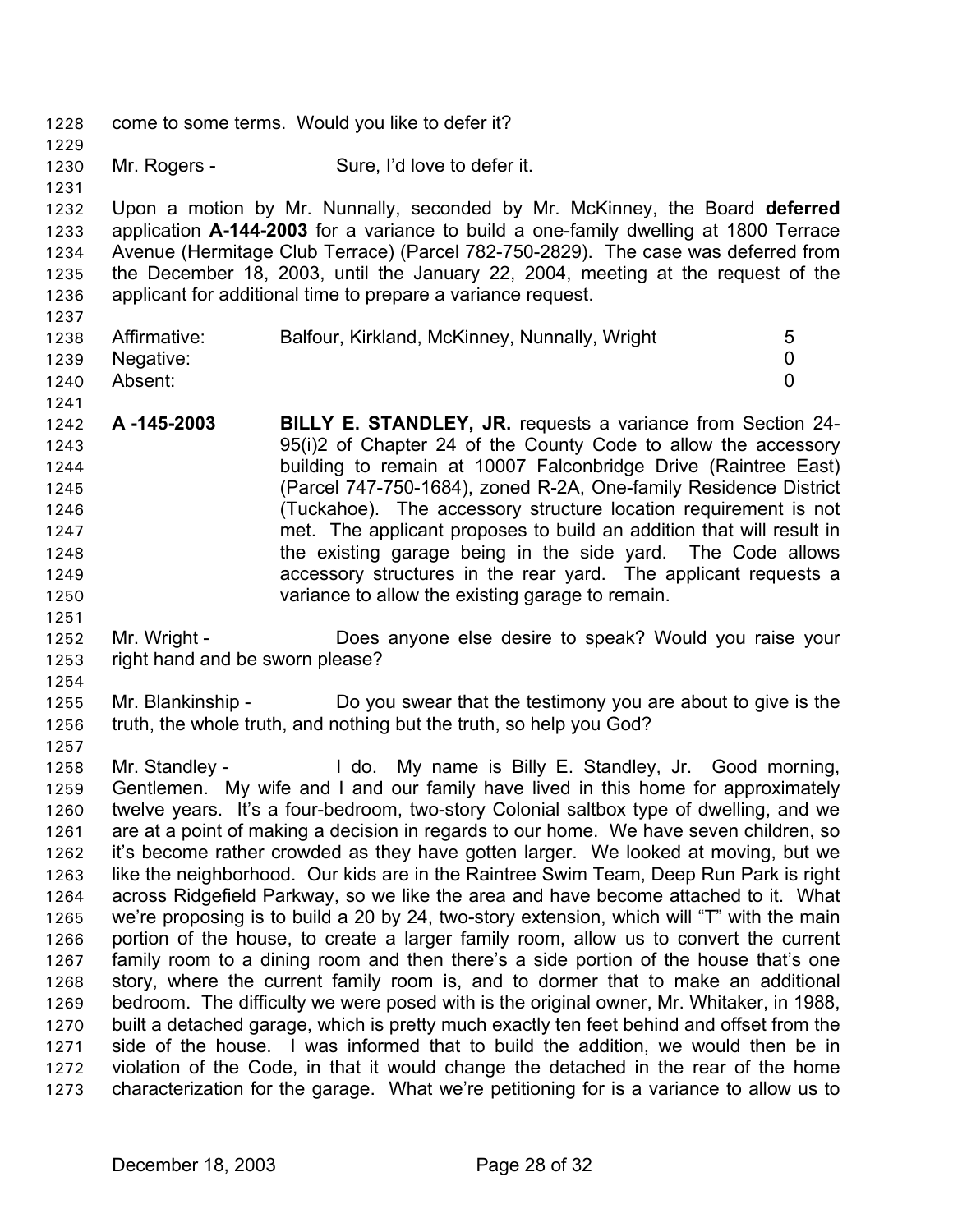- build the addition on the home, but change the characterization of the detached garage, since it will no longer be behind the back plane of the home. 1274 1275
- 1276

1279

1285

1290

1299

1306

1309

- 1277 1278 Mr. Balfour - The plan, it looks like, is to remove the pool and leave the deck, not the deck around the pool, but the deck at the corner of the house.
- 1280 1281 1282 1283 1284 Mr. Standley - The Yes sir, that's correct. My five- and seven-year-olds are aghast at the idea of losing the pool, but it's served its purpose. It's fifteen years old, and the intent is we'll have a deck that will extend from the family room on the side, such that it will be the deck area, and the main structure will "T" in with the two-story portion of the home.
- 1286 1287 1288 1289 Mr. Balfour - How much beyond the deck is it extended? I can't quite tell from your plans. You've got a deck already there, and you've got the addition coming out beside the deck. The plans look like it extends slightly beyond the deck, but even with the garage, is that right? I'm looking at your plans; it's the last page.
- 1291 1292 1293 1294 1295 1296 1297 1298 Mr. Standley - Correct. It won't touch the garage; it'll be approximately twelve feet away from the garage. The only other comment I have is that I spoke with Mr. Blankinship before the meeting, and I may have erred when I was looking, because we haven't employed an architect yet, because we wanted to make sure we could proceed before we did so, but part of the plan was to have a country wrap-around porch on the front and side next to the driveway. On side setback, I'm okay, but I am concerned now that perhaps I'm not going to meet the front setback with that front porch.
- 1300 Mr. Wright - What size of front porch did you envision?
- 1301 1302 1303 1304 1305 Mr. Standley - A six-foot wide covered porch that would elbow around the front and then the side of the driveway, and that way we would have cover over both the side door adjacent to the home at the driveway, and where it shows the current brick stoop.
- 1307 1308 Mr. Wright - Is he saying, Mr. Blankinship, that the porch would meet the Code, or that it would not meet it?
- 1310 1311 1312 Mr. Blankinship - It does not sound like it would, and he came in this morning to discuss deferring to have that advertised and notified along with this part of the request.
- 1313
- 1314 1315 1316 1317 Mr. Standley - That was definitely my error, because my neighbors have a porch, and I erroneously assumed that that was not a spacing issue, because we're directly in plane with them, but I am desirous not to have to come back again and pay another \$300.
- 1318
- 1319 Mr. Wright - Do you want to defer the case?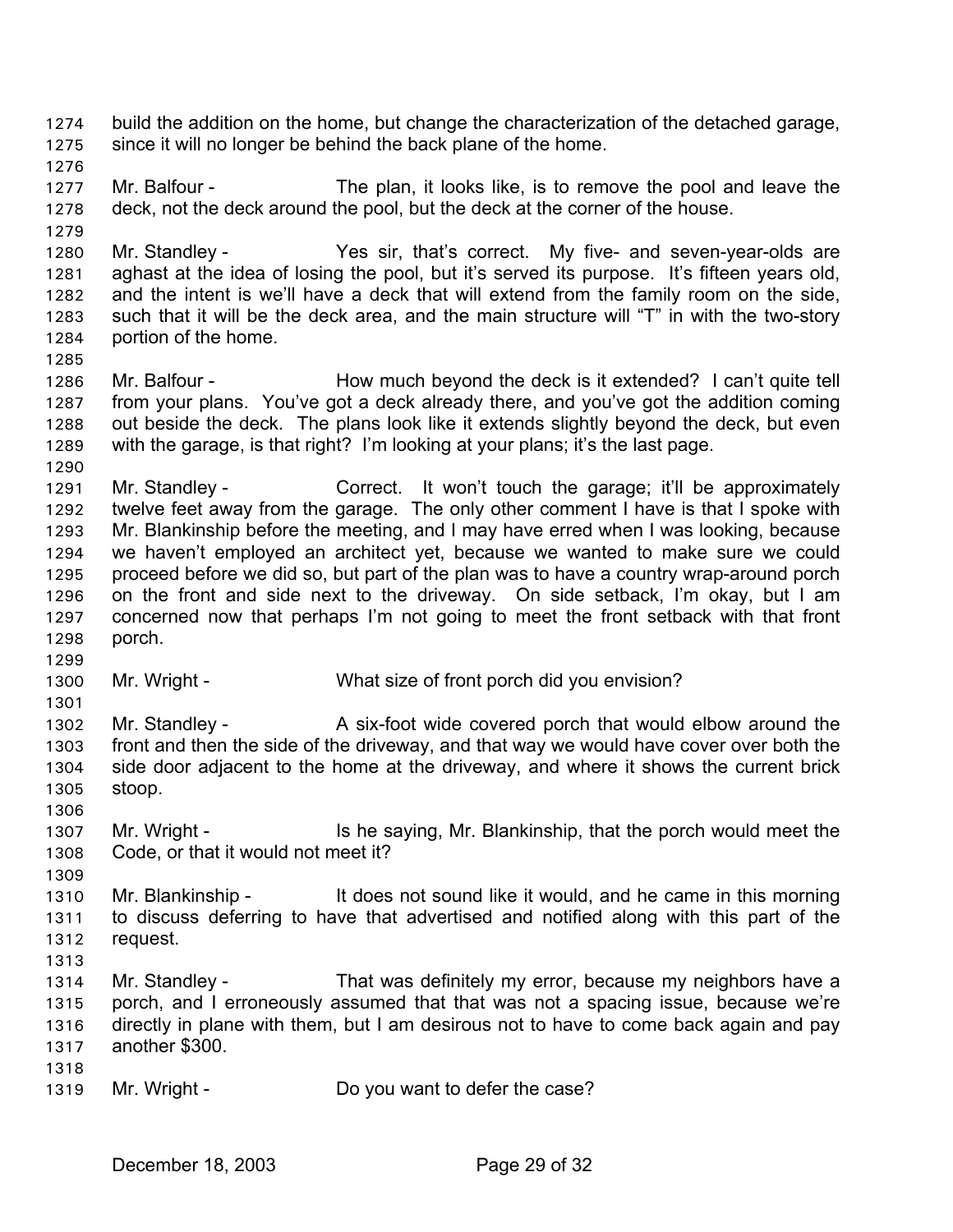1320 1321 1322 1323 1324 1325 1326 1327 1328 1329 1330 1331 1332 1333 1334 1335 1336 1337 1338 1339 1340 1341 1342 1343 1344 1345 1346 1347 1348 1349 1350 1351 1352 1353 1354 1355 1356 1357 1358 1359 1360 1361 1362 1363 1364 1365 Mr. McKinney - You don't have to pay \$300 if you want to defer it. Mr. Standley - I believe that is the most appropriate to determine where I stand on the porch. Upon a motion by Mr. Balfour, seconded by Mr. McKinney, the Board **deferred** application **A-145-2003** for a variance to allow the accessory building to remain at 10007 Falconbridge Drive (Raintree East) (Parcel 747-750-1684. The case was deferred from the December 18, 2003, until the January 22, 2004, meeting at the request of the applicant for additional time to prepare a variance request. Affirmative: Balfour, Kirkland, McKinney, Nunnally, Wright 5 Negative: 0 Absent: 0 **A -146-2003 C B RICHARD ELLIS** requests a variance from Section 24- 104(g)(2)(5) of Chapter 24 of the County Code to Install directional signs at 1501 Santa Rosa Road (Koger Office Center) (Parcels 758-744-8530, 758-743-8194, 759-745-5902, 759-744-3417 and 758-743-7963), zoned O-2, Office District (Three Chopt). The sign area requirement is not met. The applicant proposes five directional signs up to 17 square feet in area totaling 63 square feet, where the Code allows directional signs up to 3 square feet totaling up to 30 square feet. The applicant requests variances of 14 square feet in area for each sign and 33 square feet in aggregate area for the five signs. Mr. Wright - Mr. Secretary, I have to disqualify myself on the next case, so I'm going to ask Mr. Nunnally to take over, and I will leave the premises. Mr. Nunnally - Do we have any other people here to are incident to this matter, or against? Please come forward. Would you raise your right hand and be sworn please? Mr. Blankinship - Do you swear that the testimony you are about to give is the truth, the whole truth, and nothing but the truth, so help you God? Mr. Foley - The Music Hotel I'm Jay Foley, and I work for Carousel Signs, and I'm representing C. B. Richard Ellis on this matter. Mr. Blankinship may be able to explain this a little better. Basically, the office park is allowed directional signage. The sum of that signage in terms of square footage is thirty square feet. Obviously, in this case, we've gone over. The sum of what we're providing is 63. In your packet, we're looking for five directional signs that would have labeled the actual building numbers. The issue is, we can put multiple smaller signs and be allowed to do that. May I send you some paperwork that I brought?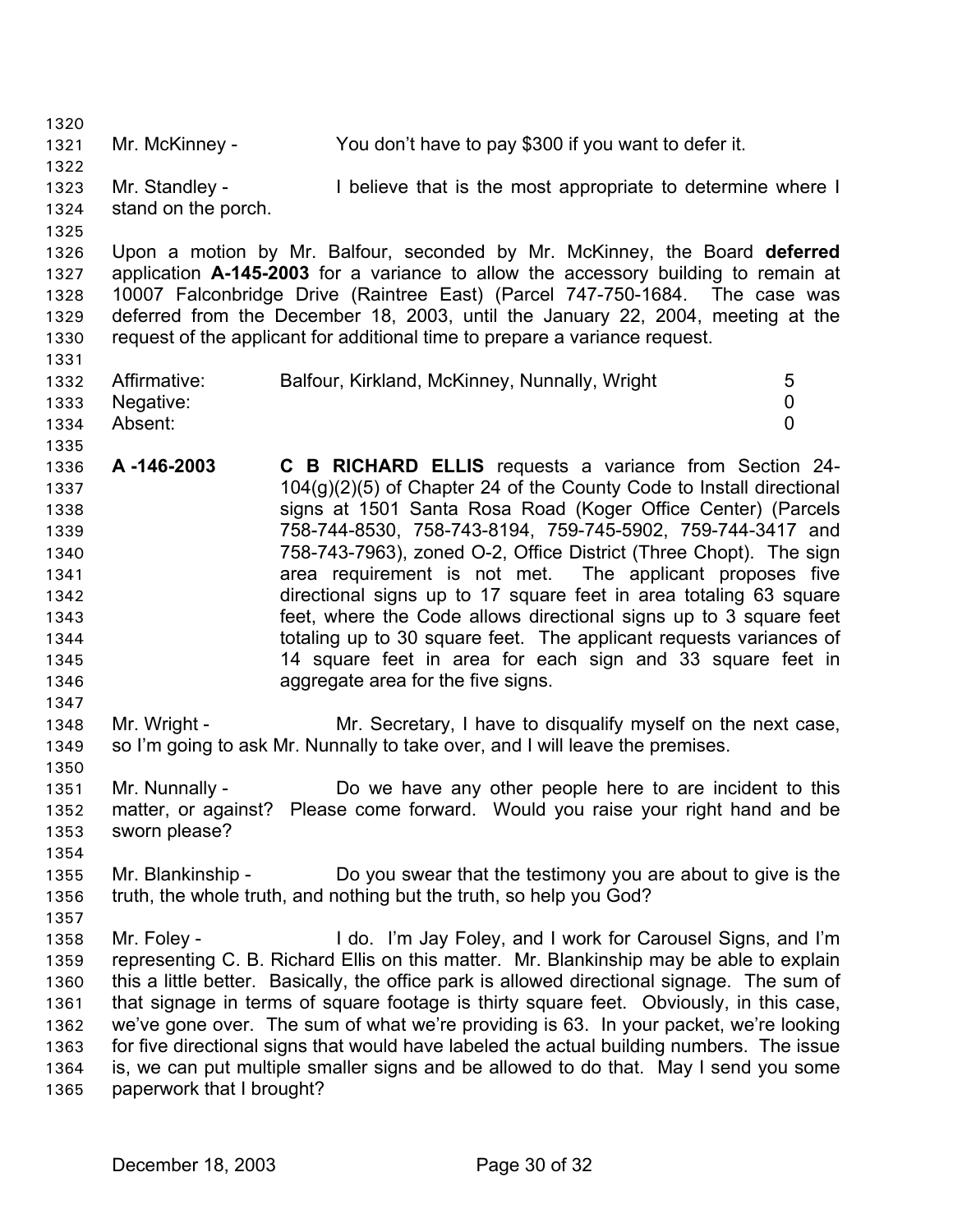1366 1367 1368 1369 1370 1371 1372 1373 1374 1375 1376 1377 1378 1379 1380 1381 1382 1383 1384 1385 1386 1387 1388 1389 1390 1391 1392 1393 1394 1395 1396 1397 1398 1399 1400 1401 1402 1403 1404 1405 1406 1407 1408 1409 1410 1411 Mr. McKinney - Mr. Foley, why does this sign say "Forest Office Park"? Is it being sold? Mr. Foley - That is the name of the office park now. Mr. McKinney - That's the new name of it? Mr. Foley - Yes sir. In fact, there's one large ID sign out on Three Chopt right now that reads " Forest Office Park," and that's really the only signage identifying the entire park. Mr. McKinney - There are a lot of buildings in there you can't find. Mr. Foley - It's pretty tough. Just to let you know, I believe there is a new owner. I'm just dealing with C. B. Richard Ellis; they represent the owner, and I believe he is really trying to upgrade this property, as far as making it easier for people to get around. What I'm going to send is the design of what we want to do, versus what we could be allowed to do. If we are allowed to do this, there would be a total of 22 7 inch by 21-inch directional signs, versus what we're proposing, would be five. We've also taken pictures and superimposed what the signs would look like legally, or by Code, and what we would like to do. Mr. McKinney - Do you have five sets of those? Mr. Foley - No sir. Mr. Kirkland - Are these signs going to be lit at night? Mr. Foley - The Right now, no sir. If they are, that would be up to them to pull in an electrician. Each building, we have applied for and obtained permits for each building to have its own ID sign. This is what that will look like. These will be installed over the next month, so every building will have its own ID, to see how this ties in to the directional signage. The map with the 22's on it, that would be 22 smaller directional signs. Mr. Kirkland - Mr. Blankinship, all these signs won't be in any site distance, or is there anything when they are placed, will they? Mr. Blankinship - That's one of the conditions that I think that we've proposed, that they would be required to keep them out of the site distance triangle and out of the right-of-way. Mr. Nunnally - You say you're going to put a total of five signs out there? Mr. Foley - Yes sir, we're looking to do five.